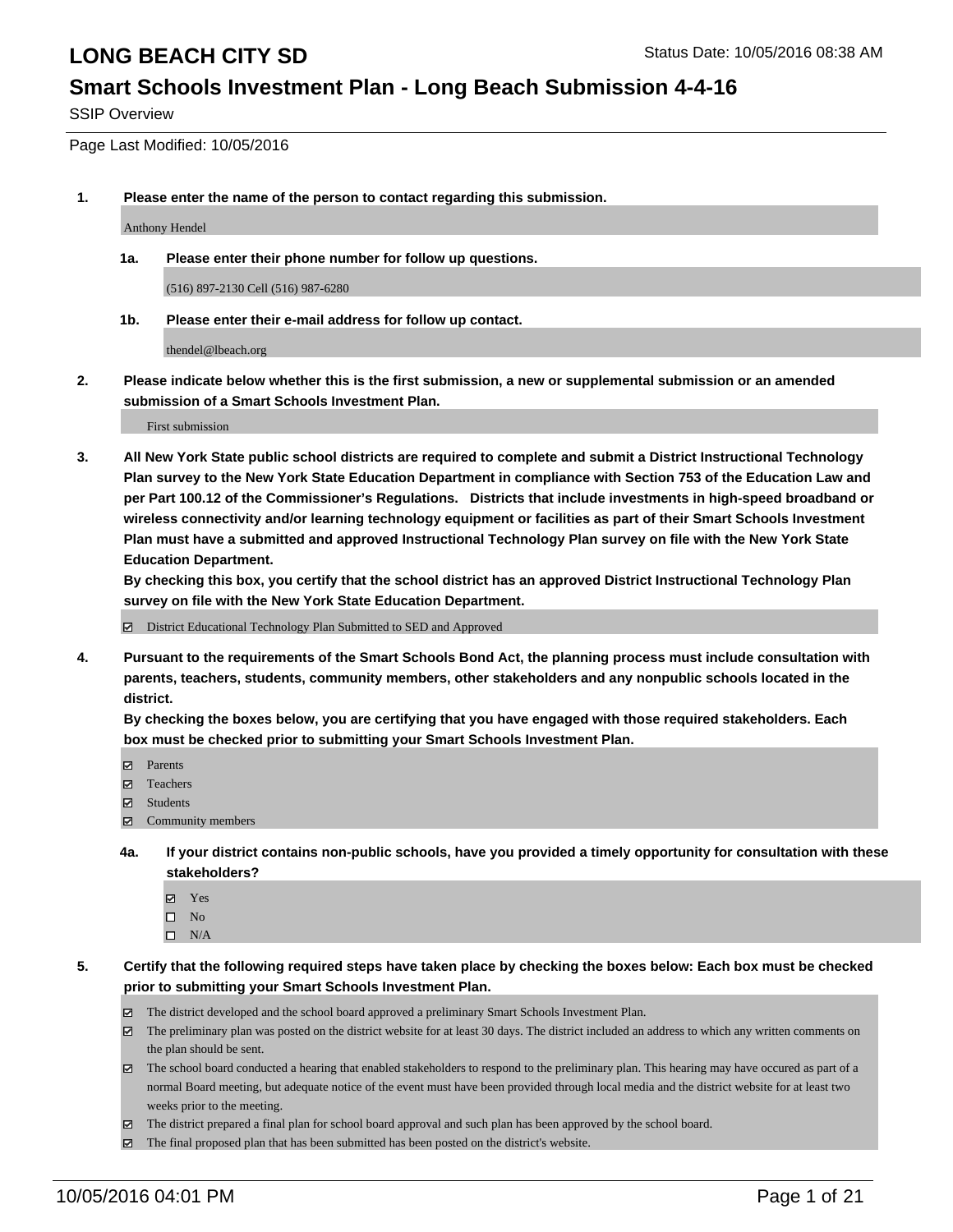#### **Smart Schools Investment Plan - Long Beach Submission 4-4-16**

SSIP Overview

Page Last Modified: 10/05/2016

**5a. Please upload the proposed Smart Schools Investment Plan (SSIP) that was posted on the district's website, along with any supporting materials. Note that this should be different than your recently submitted Educational Technology Survey. The Final SSIP, as approved by the School Board, should also be posted on the website and remain there during the course of the projects contained therein.**

Smart Schools Investment Plan Overview Jan 2016 (final).pptx

**6. Please enter an estimate of the total number of students and staff that will benefit from this Smart Schools Investment Plan based on the cumulative projects submitted to date.**

4,325

- **7. An LEA/School District may partner with one or more other LEA/School Districts to form a consortium to pool Smart Schools Bond Act funds for a project that meets all other Smart School Bond Act requirements. Each school district participating in the consortium will need to file an approved Smart Schools Investment Plan for the project and submit a signed Memorandum of Understanding that sets forth the details of the consortium including the roles of each respective district.**
	- $\Box$  The district plans to participate in a consortium to partner with other school district(s) to implement a Smart Schools project.
- **8. Please enter the name and 6-digit SED Code for each LEA/School District participating in the Consortium.**

| Partner LEA/District | <b>ISED BEDS Code</b> |
|----------------------|-----------------------|
| (No Response)        | (No Response)         |

**9. Please upload a signed Memorandum of Understanding with all of the participating Consortium partners.**

(No Response)

#### **10. Your district's Smart Schools Bond Act Allocation is:**

\$1,997,095

**11. Enter the budget sub-allocations by category that you are submitting for approval at this time. If you are not budgeting SSBA funds for a category, please enter 0 (zero.) If the value entered is \$0, you will not be required to complete that survey question.**

|                                       | Sub-<br>Allocations |
|---------------------------------------|---------------------|
| <b>School Connectivity</b>            | 0                   |
| Connectivity Projects for Communities |                     |
| <b>Classroom Technology</b>           | 1,747,097           |
| Pre-Kindergarten Classrooms           | $\Omega$            |
| Replace Transportable Classrooms      | $\Omega$            |
| High-Tech Security Features           | 0                   |
| Totals:                               | 1,747,097           |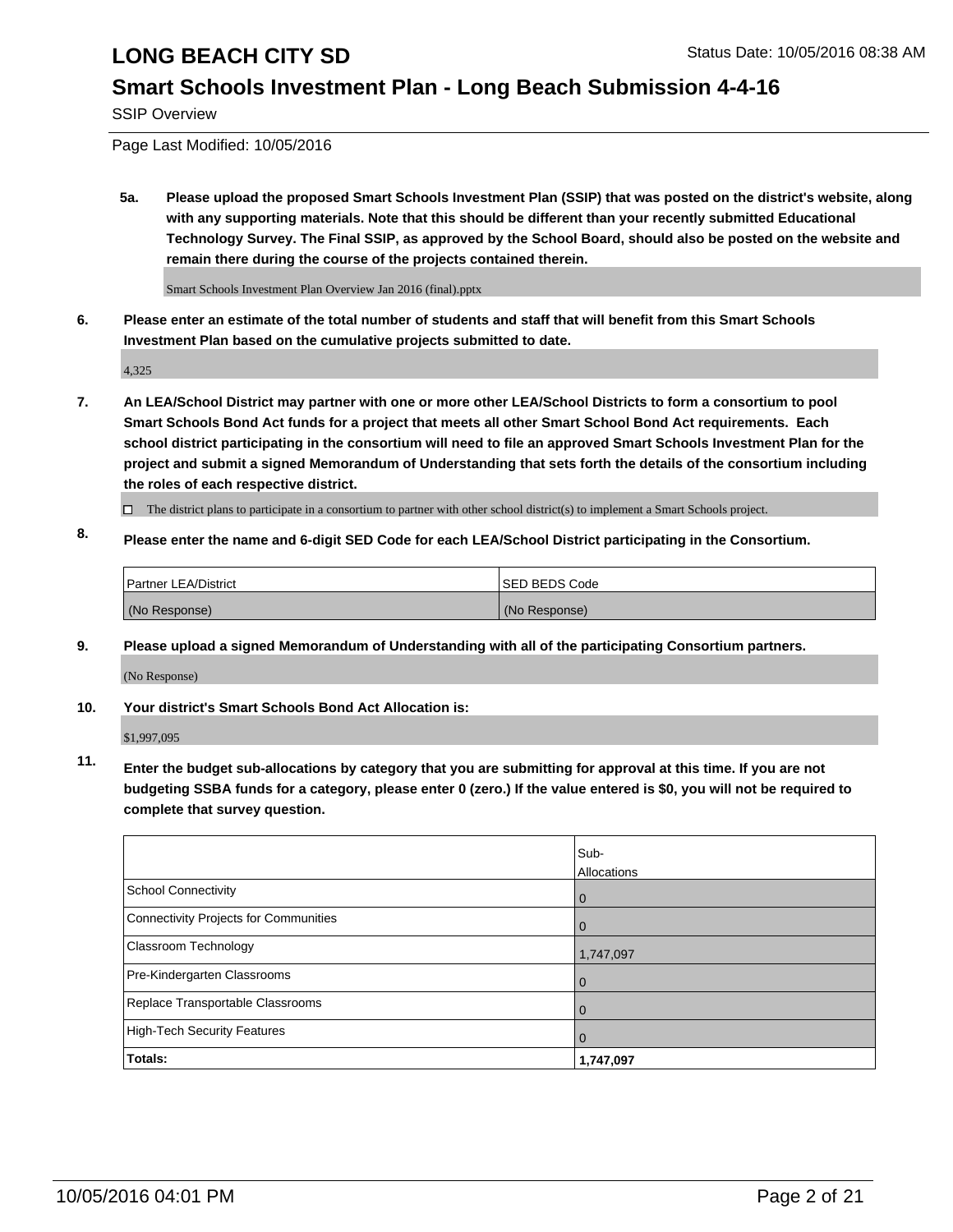#### **Smart Schools Investment Plan - Long Beach Submission 4-4-16**

School Connectivity

Page Last Modified: 10/04/2016

- **1. In order for students and faculty to receive the maximum benefit from the technology made available under the Smart Schools Bond Act, their school buildings must possess sufficient connectivity infrastructure to ensure that devices can be used during the school day. Smart Schools Investment Plans must demonstrate that:**
	- **sufficient infrastructure that meets the Federal Communications Commission's 100 Mbps per 1,000 students standard currently exists in the buildings where new devices will be deployed, or**
	- **is a planned use of a portion of Smart Schools Bond Act funds, or**
	- **is under development through another funding source.**

**Smart Schools Bond Act funds used for technology infrastructure or classroom technology investments must increase the number of school buildings that meet or exceed the minimum speed standard of 100 Mbps per 1,000 students and staff within 12 months. This standard may be met on either a contracted 24/7 firm service or a "burstable" capability. If the standard is met under the burstable criteria, it must be:**

**1. Specifically codified in a service contract with a provider, and**

**2. Guaranteed to be available to all students and devices as needed, particularly during periods of high demand, such as computer-based testing (CBT) periods.**

**Please describe how your district already meets or is planning to meet this standard within 12 months of plan submission.**

(No Response)

- **1a. If a district believes that it will be impossible to meet this standard within 12 months, it may apply for a waiver of this requirement, as described on the Smart Schools website. The waiver must be filed and approved by SED prior to submitting this survey.**
	- $\Box$  By checking this box, you are certifying that the school district has an approved waiver of this requirement on file with the New York State Education Department.
- **2. Connectivity Speed Calculator (Required)**

|                         | l Number of<br><b>Students</b> | Multiply by<br>100 Kbps | Divide by 1000 Current Speed<br>lto Convert to<br>Reauired<br>Speed in Mb | lin Mb           | Expected<br>Speed to be<br>Attained Within   Required<br>12 Months | <b>Expected Date</b><br><b>When</b><br>Speed Will be<br>l Met |
|-------------------------|--------------------------------|-------------------------|---------------------------------------------------------------------------|------------------|--------------------------------------------------------------------|---------------------------------------------------------------|
| <b>Calculated Speed</b> | (No<br>Response)               | (No Response)           | (No<br>Response)                                                          | (No<br>Response) | (No<br>Response)                                                   | l (No<br>Response)                                            |

#### **3. Describe how you intend to use Smart Schools Bond Act funds for high-speed broadband and/or wireless connectivity projects in school buildings.**

(No Response)

**4. Describe the linkage between the district's District Instructional Technology Plan and the proposed projects. (There should be a link between your response to this question and your response to Question 1 in Part E. Curriculum and Instruction "What are the district's plans to use digital connectivity and technology to improve teaching and learning?)**

(No Response)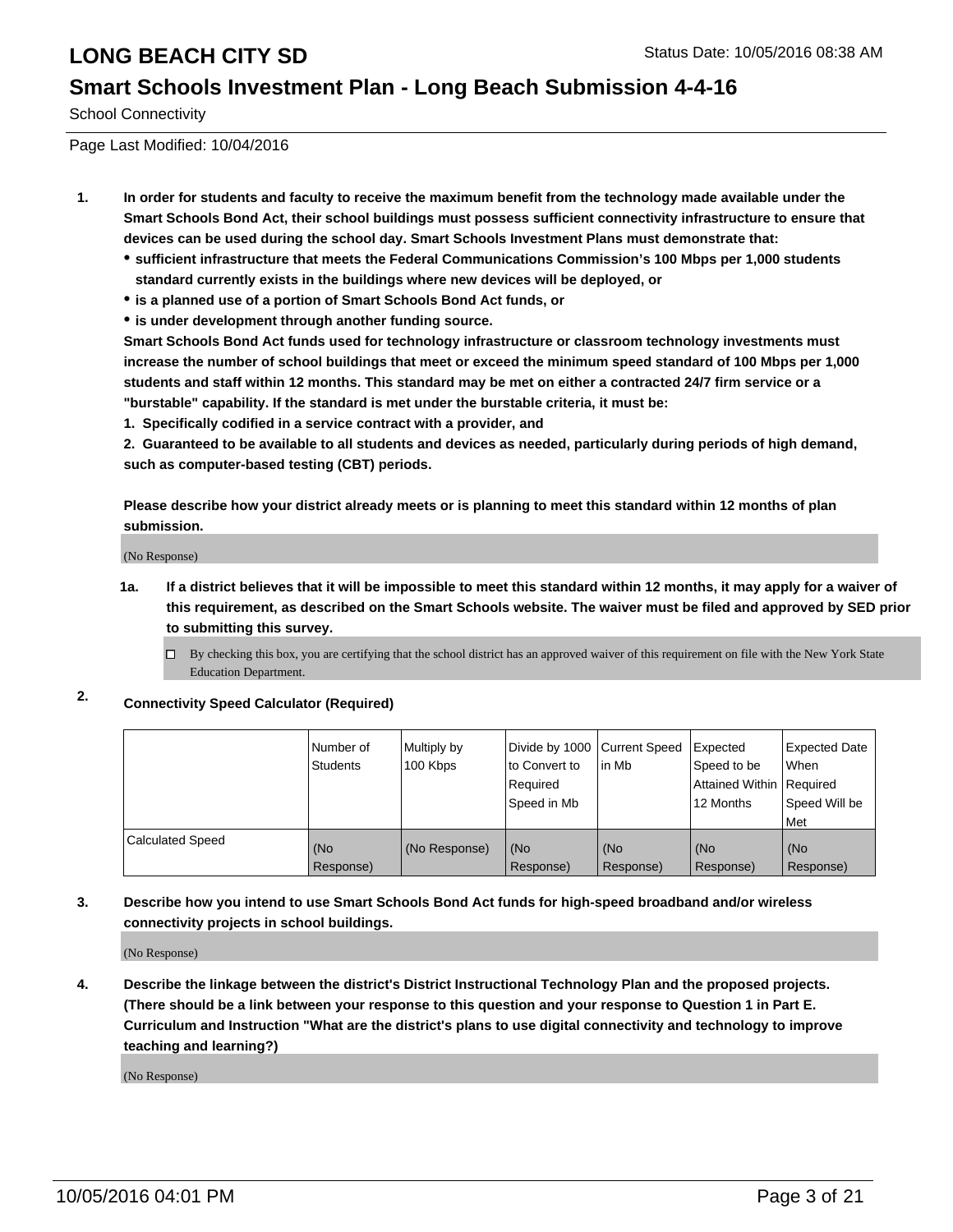# **Smart Schools Investment Plan - Long Beach Submission 4-4-16**

School Connectivity

Page Last Modified: 10/04/2016

**5. If the district wishes to have students and staff access the Internet from wireless devices within the school building, or in close proximity to it, it must first ensure that it has a robust Wi-Fi network in place that has sufficient bandwidth to meet user demand.**

**Please describe how you have quantified this demand and how you plan to meet this demand.**

(No Response)

**6. As indicated on Page 5 of the guidance, the Office of Facilities Planning will have to conduct a preliminary review of all capital projects, including connectivity projects.**

**Please indicate on a separate row each project number given to you by the Office of Facilities Planning.**

| Project Number |  |
|----------------|--|
| (No Response)  |  |

**7. Certain high-tech security and connectivity infrastructure projects may be eligible for an expedited review process as determined by the Office of Facilities Planning.**

**Was your project deemed eligible for streamlined review?**

(No Response)

**8. Include the name and license number of the architect or engineer of record.**

| <b>Name</b>   | License Number |
|---------------|----------------|
| (No Response) | (No Response)  |

**9. If you are submitting an allocation for School Connectivity complete this table.**

**Note that the calculated Total at the bottom of the table must equal the Total allocation for this category that you entered in the SSIP Overview overall budget.** 

|                                            | Sub-          |
|--------------------------------------------|---------------|
|                                            | Allocation    |
| Network/Access Costs                       | (No Response) |
| <b>Outside Plant Costs</b>                 | (No Response) |
| School Internal Connections and Components | (No Response) |
| <b>Professional Services</b>               | (No Response) |
| Testing                                    | (No Response) |
| <b>Other Upfront Costs</b>                 | (No Response) |
| <b>Other Costs</b>                         | (No Response) |
| Totals:                                    | 0             |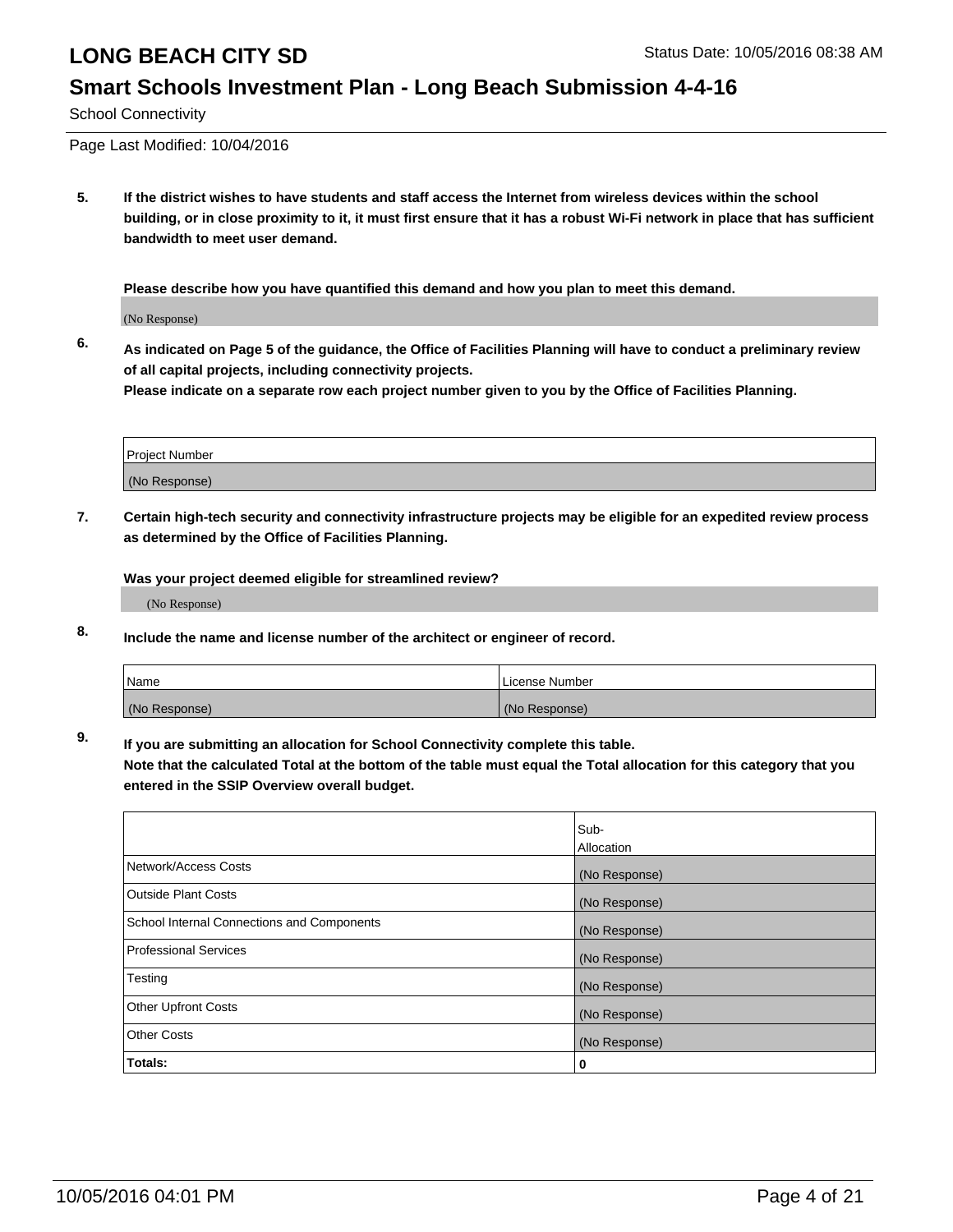#### **Smart Schools Investment Plan - Long Beach Submission 4-4-16**

School Connectivity

Page Last Modified: 10/04/2016

**10. Please detail the type, quantity, per unit cost and total cost of the eligible items under each sub-category. This is especially important for any expenditures listed under the "Other" category. All expenditures must be eligible for tax-exempt financing to be reimbursed through the SSBA. Sufficient detail must be provided so that we can verify this is the case. If you have any questions, please contact us directly through smartschools@nysed.gov. NOTE: Wireless Access Points should be included in this category, not under Classroom Educational Technology, except those that will be loaned/purchased for nonpublic schools. Add rows under each sub-category for additional items, as needed.**

| Select the allowable expenditure | Item to be purchased | Quantity      | Cost per Item | <b>Total Cost</b> |
|----------------------------------|----------------------|---------------|---------------|-------------------|
| type.                            |                      |               |               |                   |
| Repeat to add another item under |                      |               |               |                   |
| each type.                       |                      |               |               |                   |
| (No Response)                    | (No Response)        | (No Response) | (No Response) | (No Response)     |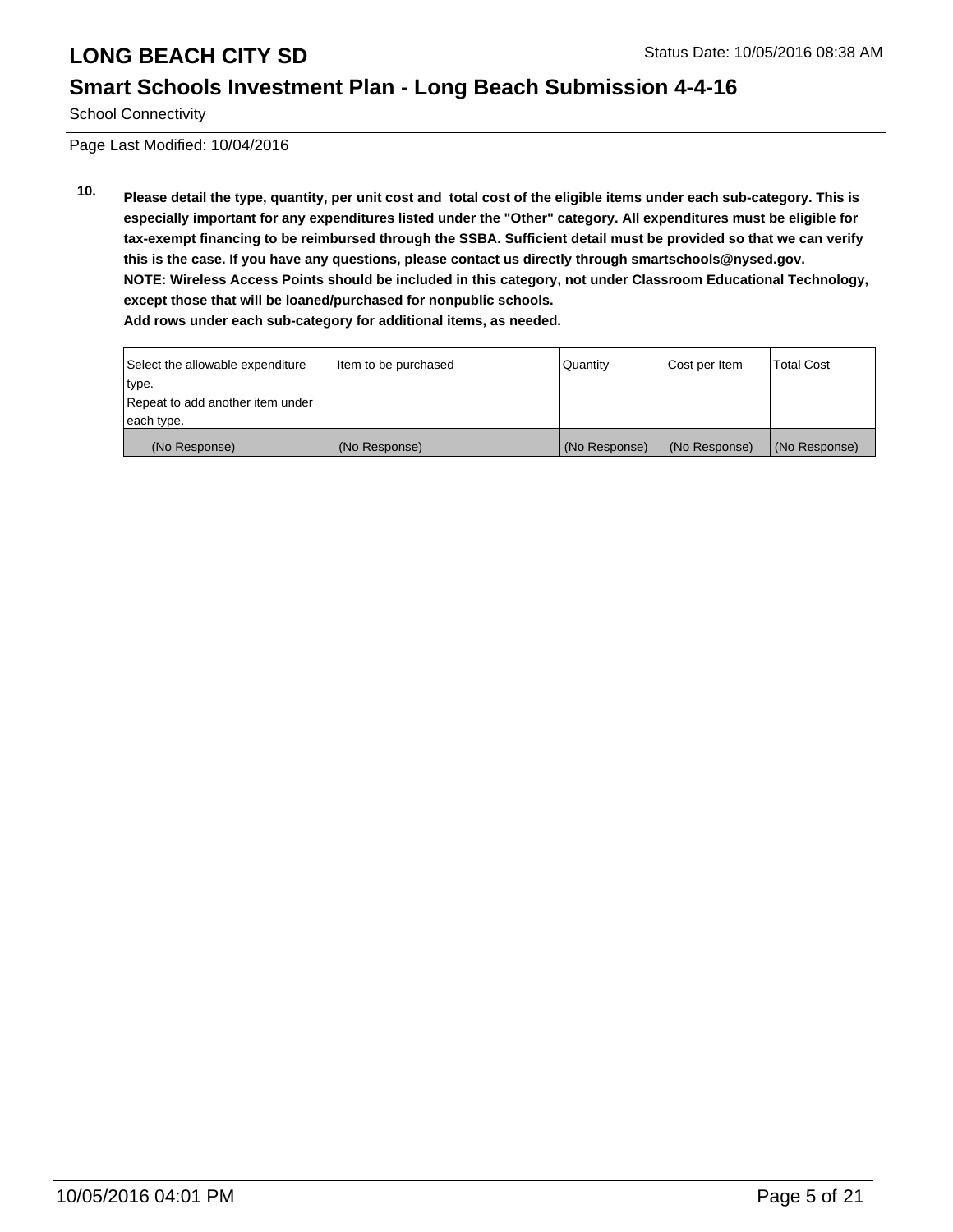#### **Smart Schools Investment Plan - Long Beach Submission 4-4-16**

Community Connectivity (Broadband and Wireless)

Page Last Modified: 10/04/2016

**1. Describe how you intend to use Smart Schools Bond Act funds for high-speed broadband and/or wireless connectivity projects in the community.**

(No Response)

**2. Please describe how the proposed project(s) will promote student achievement and increase student and/or staff access to the Internet in a manner that enhances student learning and/or instruction outside of the school day and/or school building.**

(No Response)

**3. Community connectivity projects must comply with all the necessary local building codes and regulations (building and related permits are not required prior to plan submission).**

 $\Box$  I certify that we will comply with all the necessary local building codes and regulations.

**4. Please describe the physical location of the proposed investment.**

(No Response)

**5. Please provide the initial list of partners participating in the Community Connectivity Broadband Project, along with their Federal Tax Identification (Employer Identification) number.**

| <b>Project Partners</b> | Federal ID#   |
|-------------------------|---------------|
| (No Response)           | (No Response) |

**6. If you are submitting an allocation for Community Connectivity, complete this table. Note that the calculated Total at the bottom of the table must equal the Total allocation for this category that you entered in the SSIP Overview overall budget.**

|                                    | Sub-Allocation |
|------------------------------------|----------------|
| Network/Access Costs               | (No Response)  |
| <b>Outside Plant Costs</b>         | (No Response)  |
| Tower Costs                        | (No Response)  |
| <b>Customer Premises Equipment</b> | (No Response)  |
| <b>Professional Services</b>       | (No Response)  |
| Testing                            | (No Response)  |
| <b>Other Upfront Costs</b>         | (No Response)  |
| <b>Other Costs</b>                 | (No Response)  |
| Totals:                            | 0              |

**7. Please detail the type, quantity, per unit cost and total cost of the eligible items under each sub-category. This is especially important for any expenditures listed under the "Other" category. All expenditures must be capital-bond eligible to be reimbursed through the SSBA. If you have any questions, please contact us directly through smartschools@nysed.gov.**

**Add rows under each sub-category for additional items, as needed.**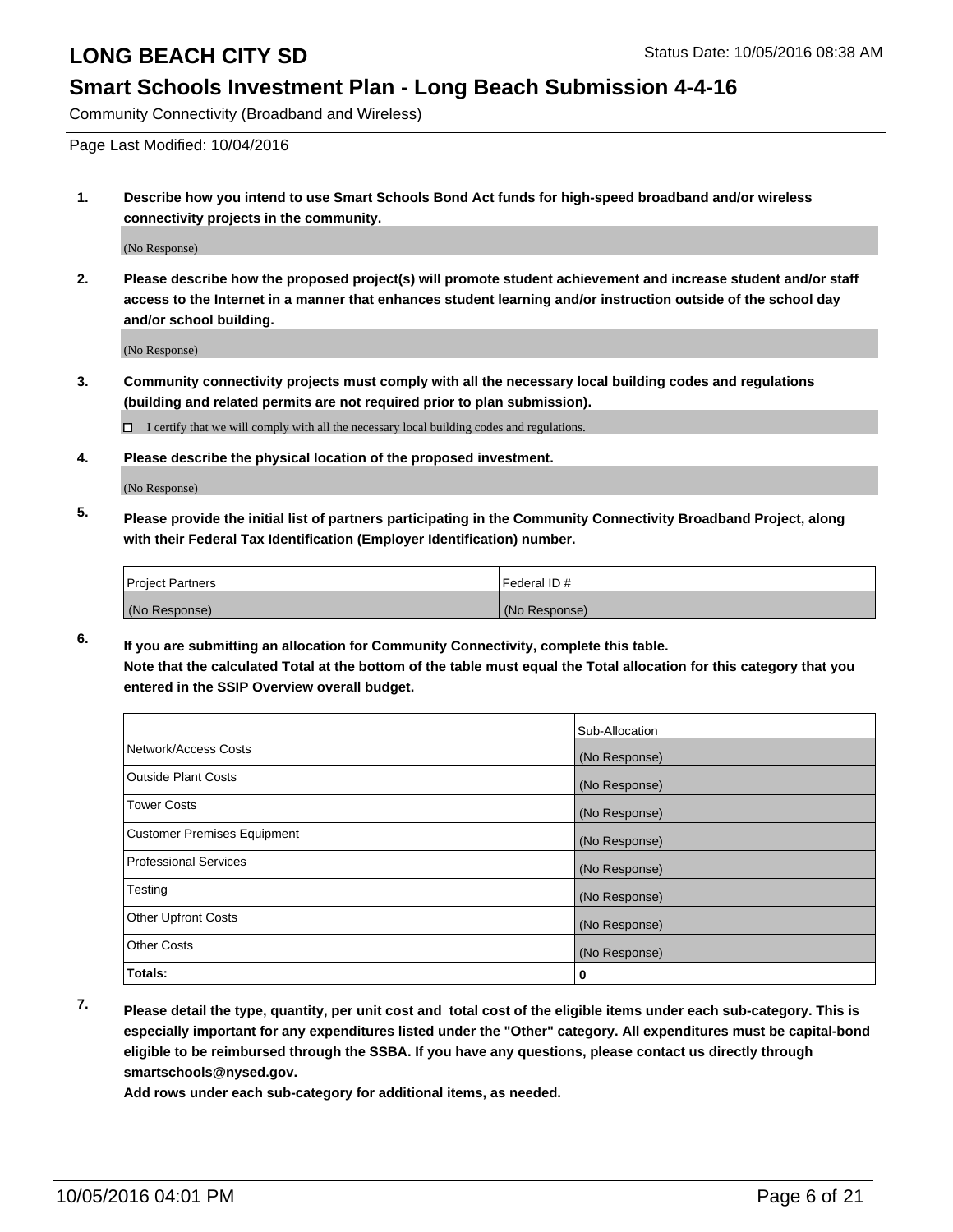# **Smart Schools Investment Plan - Long Beach Submission 4-4-16**

Community Connectivity (Broadband and Wireless)

Page Last Modified: 10/04/2016

| Select the allowable expenditure | ltem to be purchased | Quantity      | Cost per Item | <b>Total Cost</b> |
|----------------------------------|----------------------|---------------|---------------|-------------------|
| type.                            |                      |               |               |                   |
| Repeat to add another item under |                      |               |               |                   |
| each type.                       |                      |               |               |                   |
| (No Response)                    | (No Response)        | (No Response) | (No Response) | (No Response)     |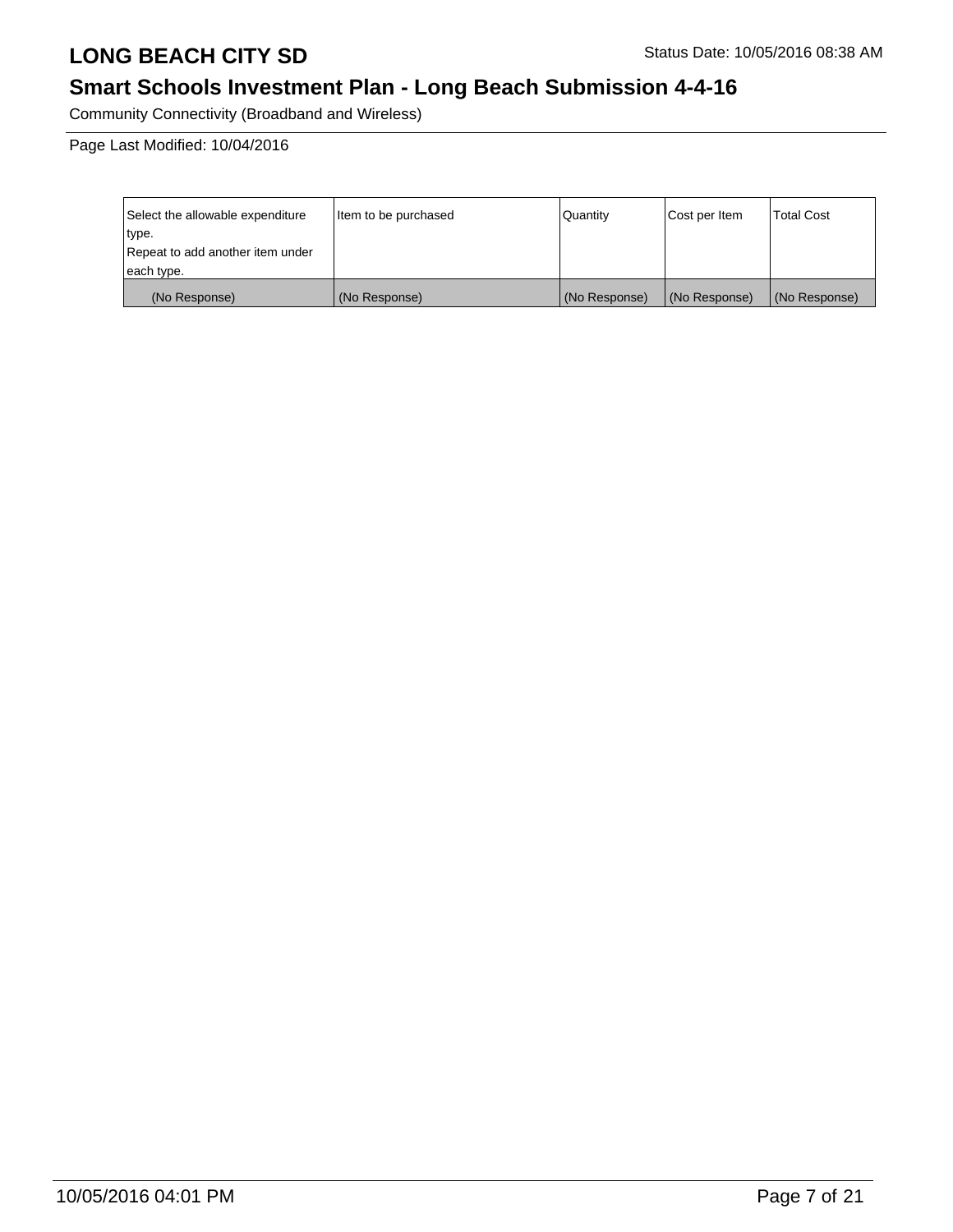#### **Smart Schools Investment Plan - Long Beach Submission 4-4-16**

Classroom Learning Technology

Page Last Modified: 10/04/2016

**1. In order for students and faculty to receive the maximum benefit from the technology made available under the Smart Schools Bond Act, their school buildings must possess sufficient connectivity infrastructure to ensure that devices can be used during the school day. Smart Schools Investment Plans must demonstrate that sufficient infrastructure that meets the Federal Communications Commission's 100 Mbps per 1,000 students standard currently exists in the buildings where new devices will be deployed, or is a planned use of a portion of Smart Schools Bond Act funds, or is under development through another funding source.**

**Smart Schools Bond Act funds used for technology infrastructure or classroom technology investments must increase the number of school buildings that meet or exceed the minimum speed standard of 100 Mbps per 1,000 students and staff within 12 months. This standard may be met on either a contracted 24/7 firm service or a "burstable" capability. If the standard is met under the burstable criteria, it must be:**

**1. Specifically codified in a service contract with a provider, and**

**2. Guaranteed to be available to all students and devices as needed, particularly during periods of high demand, such as computer-based testing (CBT) periods.**

**Please describe how your district already meets or is planning to meet this standard within 12 months of plan submission.**

The District has contracted through Nassau BOCES a Fiber Connection by Lightpath who is the current service Provider. The district also has redundant Internet through a Cablevision Optimum connection. **The current speed is 400Mbps.**

The districtalso upgraded the switch infrastructure for wireless this past summer. The district network is serviced by a fully switched network infrastructure that is centrally managed. The switched network provides enhanced performance and throughput by giving each user a dedicated 1000Mbps connection to the switch. Every port also has capacity to provide POE/POE+ for use with IP phones. Cameras and Wireless Access Points. The main building blocks are core and access layers switches. The user workstations connect to an access layer switch which in turn connects to a core switch which acts as an aggregation point. The core layer provides for connectivity to the High School, other district buildings and the Internet. The wireless equipment has the one of the latest versions in radio technology (802.ac). This modification has almost doubled the bandwidth availability as well as support a higher density of devices that will be deployed.

The network is designed to conform to a best of breed HP powered solutions and has the capacity to incorporate the latest technologies including but not limited to

Content Networking-

The current network provides a mechanism to improve the provision of material content to students and staff via the networked infrastructure802.1ac Wireless- 802.11ac achieves its raw speed increase by pushing on 3 different dimensions-

-More Channel Bonding

-Denser modulation

-More multiple input and multiple output

The network design offers these advantages-

-Ensures a strategically positioned and future proof network infrastructure

-Puts in place a network infrastructure that is sufficiently reliable, flexible and cost effective to meet current demands Provides a network platform and capacity for future growth

-Provides a network which supports the endeavors of Long Beach Public Schools' innovative approaches to teaching and learning

-Meets the communications, administrative and support requirements service requirements of the District

-Increased speed to the desktop thus improving user productivity.

-Enhancement in network performance through the creation of a direct 10Gbps backbone to the core. This means that users from all buildings are able to gain faster access to centralized services such as server, data storage, video streaming, email, and Internet.

-Enhanced reliability and availability through managed network components

#### **1a. If a district believes that it will be impossible to meet this standard within 12 months, it may apply for a waiver of this requirement, as described on the Smart Schools website. The waiver must be filed and approved by SED prior to submitting this survey.**

 $\Box$  By checking this box, you are certifying that the school district has an approved waiver of this requirement on file with the New York State Education Department.

#### **2. Connectivity Speed Calculator (Required)**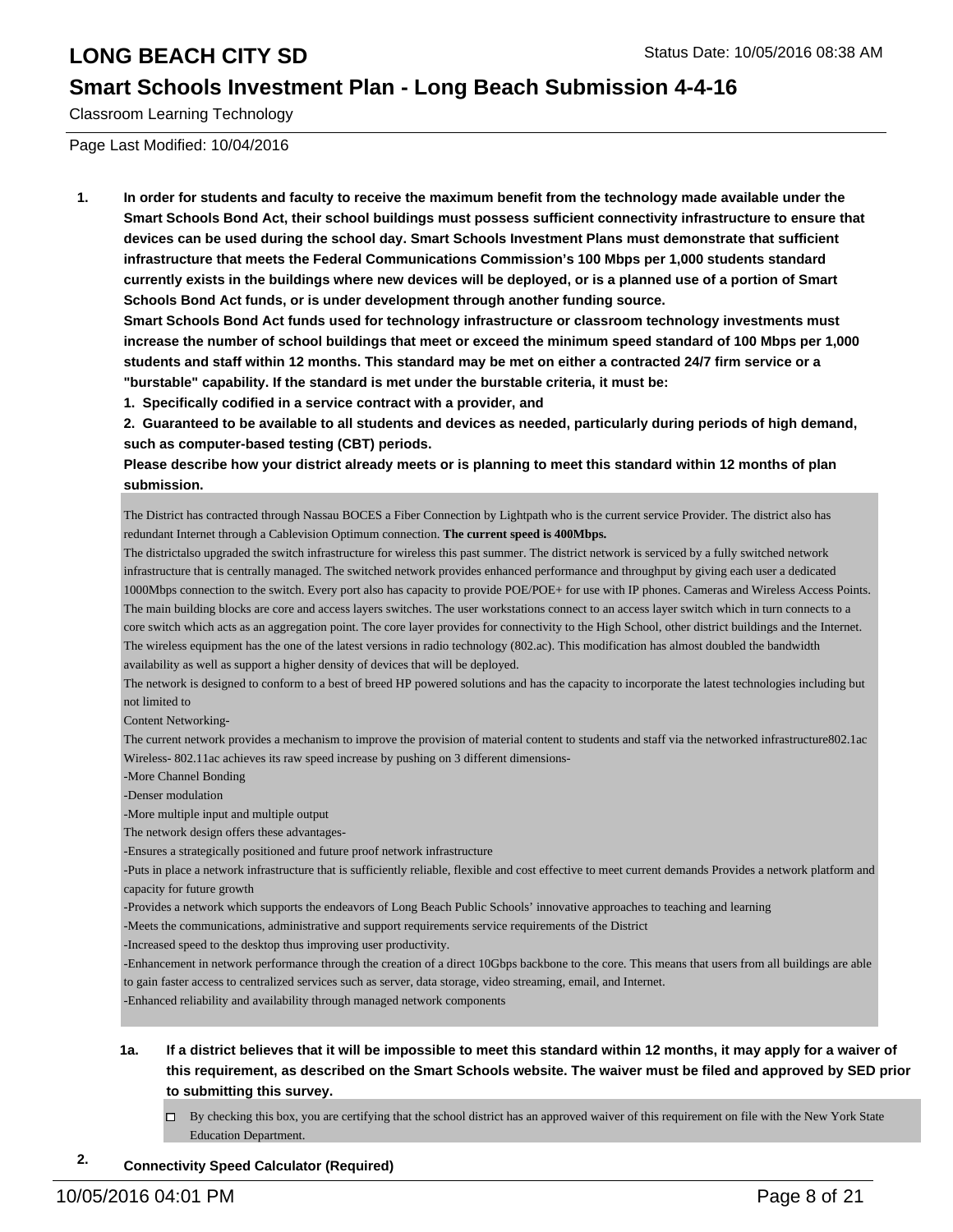### **Smart Schools Investment Plan - Long Beach Submission 4-4-16**

Classroom Learning Technology

Page Last Modified: 10/04/2016

|                         | Number of<br>Students | Multiply by<br>100 Kbps | Divide by 1000 Current Speed<br>lto Convert to<br>Required<br>Speed in Mb | l in Mb | Expected<br>Speed to be<br>Attained Within   Required<br>12 Months | Expected Date<br><b>When</b><br>Speed Will be<br><b>Met</b> |
|-------------------------|-----------------------|-------------------------|---------------------------------------------------------------------------|---------|--------------------------------------------------------------------|-------------------------------------------------------------|
| <b>Calculated Speed</b> | 3,885                 | 388,500                 | 388.5                                                                     | 400     | 400                                                                | currently met                                               |

#### **3. If the district wishes to have students and staff access the Internet from wireless devices within the school building, or in close proximity to it, it must first ensure that it has a robust Wi-Fi network in place that has sufficient bandwidth to meet user demand.**

#### **Please describe how you have quantified this demand and how you plan to meet this demand.**

As stated previously, The district has upgraded the switch infrastructure for wireless this past summer. The district network is serviced by a fully switched network infrastructure that is centrally managed. The switched network provides enhanced performance and throughput by giving each user a dedicated 1000Mbps connection to the switch. Every port also has capacity to provide POE/POE+ for use with IP phones. Cameras and Wireless Access Points.

The main building blocks are core and access layers switches. The user workstations connect to an access layer switch which in turn connects to a core switch which acts as an aggregation point. The core layer provides for connectivity to the High School, other district buildings and the Internet. The wireless equipment has the one of the latest versions in radio technology (802.ac). This modification has almost doubled the bandwidth availability as well as support a higher density of devices that will be deployed.

The network is designed to conform to a best of breed HP powered solutions and has the capacity to incorporate the latest technologies including but not limited to

Content Networking-

The current network provides a mechanism to improve the provision of material content to students and staff via the networked infrastructure802.1ac Wireless- 802.11ac achieves its raw speed increase by pushing on 3 different dimensions-

-More Channel Bonding

-Denser modulation

-More multiple input and multiple output

The network design offers these advantages-

-Ensures a strategically positioned and future proof network infrastructure

-Puts in place a network infrastructure that is sufficiently reliable, flexible and cost effective to meet current demands Provides a network platform and capacity for future growth

-Provides a network which supports the endeavors of Long Beach Public Schools' innovative approaches to teaching and learning

-Meets the communications, administrative and support requirements service requirements of the District

-Increased speed to the desktop thus improving user productivity.

-Enhancement in network performance through the creation of a direct 10Gbps backbone to the core. This means that users from all buildings are able to gain faster access to centralized services such as server, data storage, video streaming, email, and Internet.

-Enhanced reliability and availability through managed network components

**4. All New York State public school districts are required to complete and submit an Instructional Technology Plan survey to the New York State Education Department in compliance with Section 753 of the Education Law and per Part 100.12 of the Commissioner's Regulations.**

**Districts that include educational technology purchases as part of their Smart Schools Investment Plan must have a submitted and approved Instructional Technology Plan survey on file with the New York State Education Department.**

By checking this box, you are certifying that the school district has an approved Instructional Technology Plan survey on file with the New York State Education Department.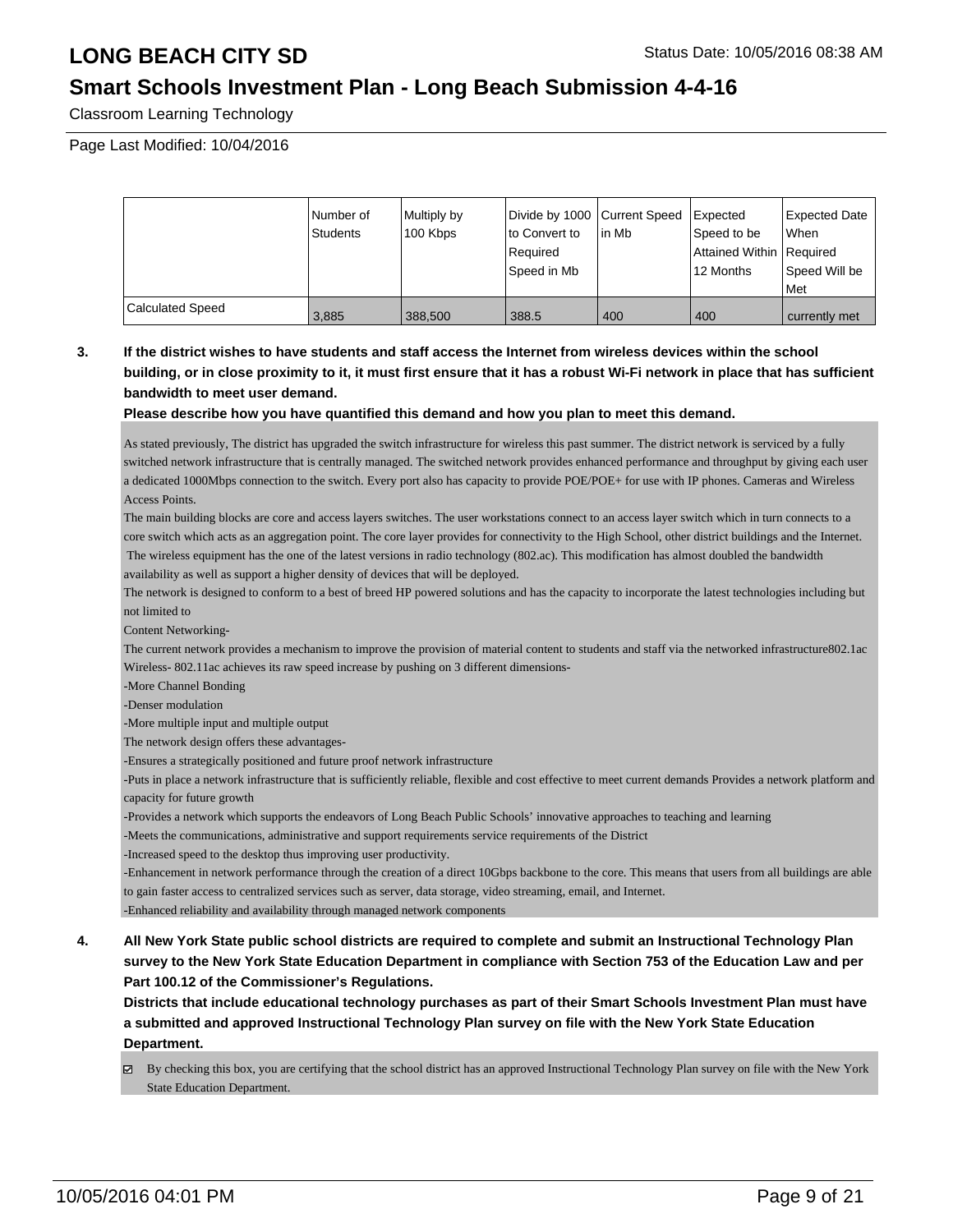## **Smart Schools Investment Plan - Long Beach Submission 4-4-16**

Classroom Learning Technology

Page Last Modified: 10/04/2016

**5. Describe the devices you intend to purchase and their compatibility with existing or planned platforms or systems. Specifically address the adequacy of each facility's electrical, HVAC and other infrastructure necessary to install and support the operation of the planned technology.**

The District will be purchasing Servers, Storage Area Networks (SANS) that will be replacing legacy equipment.

The District Network Operation Center (NOC) in the High School is Air Conditioned and has ample electrical circuits that were installed to provide power to the existing Infrastructure. This currently includes power to service the 4 Virtualized Servers, the 2 SANS and the Core Switches, and the Video Surveillance Servers.

The NOC also has several UPS (Uninterruptible Power Supplies) as well an emergency generator.

In the other buildings in the district there is also ample power as almost every classroom currently has a SmartBoard and a teacher station with 3 student computers. These will be replaced with the new equipment.

New construction, new electrification, and renovations have be completed as a result of a multi-million Capital Bond Act in the last 5 Years District-Wide.

All the wiring closets have been updated with New HP Power Over Ethernet (POE) Switches as well as the installation new cabling in all of the buildings. New HP Wireless Access Points have been installed District-Wide to accommodate mobile devices required such as the one-to-one initiative of the Chromebooks utilizing the new POE Switches.

As stated previously, he network design offers these advantages-

-Ensures a strategically positioned and future proof network infrastructure

-Puts in place a network infrastructure that is sufficiently reliable, flexible and cost effective to meet current demands Provides a network platform and capacity for future growth

-Provides a network which supports the endeavors of Long Beach Public Schools' innovative approaches to teaching and learning

-Meets the communications, administrative and support requirements service requirements of the District

-Increased speed to the desktop thus improving user productivity.

-Enhancement in network performance through the creation of a direct 10Gbps backbone to the core. This means that users from all buildings are able to gain faster access to centralized services such as server, data storage, video streaming, email, and Internet.

-Enhanced reliability and availability through managed network components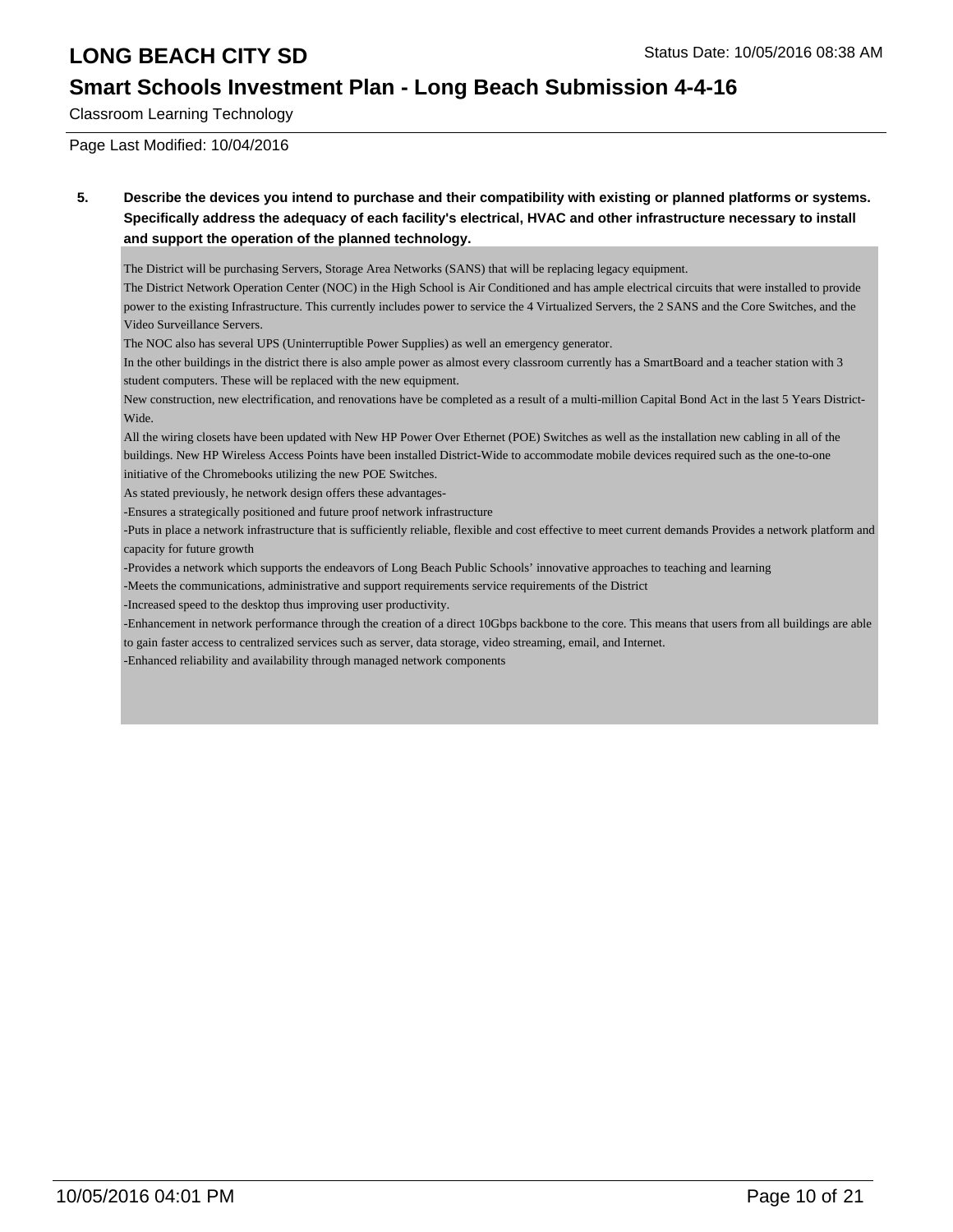### **Smart Schools Investment Plan - Long Beach Submission 4-4-16**

Classroom Learning Technology

Page Last Modified: 10/04/2016

- **6. Describe how the proposed technology purchases will:**
	- **> enhance differentiated instruction;**
	- **> expand student learning inside and outside the classroom;**
	- **> benefit students with disabilities and English language learners; and**
	- **> contribute to the reduction of other learning gaps that have been identified within the district.**

**The expectation is that districts will place a priority on addressing the needs of students who struggle to succeed in a rigorous curriculum. Responses in this section should specifically address this concern and align with the district's Instructional Technology Plan (in particular Question 2 of E. Curriculum and Instruction: "Does the district's instructional technology plan address the needs of students with disabilities to ensure equitable access to instruction, materials and assessments?" and Question 3 of the same section: "Does the district's instructional technology plan address the provision of assistive technology specifically for students with disabilities to ensure access to and participation in the general curriculum?"**

As previously stated, we live in a technological society. Technology is an integral tool of modern educational practice and curriculum. It must be available to the teacher and student. Technology must provide multiple opportunities for all students and teachers to explore resources beyond school walls, and to grow through interconnectivity with experts and other students throughout the world in support of the curriculum. It must assist students as they construct their own knowledge and internalize the idea that the journey to competent adulthood occurs through learning.

All Students will have the capacity to create on-line digital portfolios of their work in Grades (K-12) using Google Apps. The learning environment will provide students with social learning opportunities to make use of BYOD technologies, and access to social learning opportunities including private clouds, blogs, cloud computing and digital portfolios.

The Long Beach Google Cloud was implemented in Fall 2012. Teachers now have the ability to enroll in the Long Beach Cloud and provide their students access to Google Apps for Educational applications.

The district has provided technology to facilitate the learning of the special needs student. Currently, all schools have wireless and iPads have been provided to both special education and ENL students with appropriate curriculum. Also, appropriate assistive software such as Dragon Speech recognition and Kurzweil text to speech software have been installed. This will continue with the Smart Schools Bond Act in addressing the needs of the all special needs students in the district.

The Long Beach Cloud affords students with the opportunity to conduct on-line research, pose questions, exchange information, and work collaboratively with other students using a variety of resources such as student email in Google Apps or the MicroSoft Suite 365. This Technology Plan creates an environment which teachers and staff utilize digital tools to improve both teaching and learning. The district's core values include both equity and access. In addition to the devices provided to the general education population, special education students are and will continue to be provided additional instructional technology. This includes iPads, Chromebooks, and additional assistive devices. The district is implementing a oneto-one initiative in the Middle School and High School for the (2016-2017) School Year for all students. Teachers are currently using digital tools such as tablets, laptops, and Smart Boards to facilitate student learning allowing for communication, creativity and collaboration. The access to technology will be greatly increase and enhanced through the funds provided by the Smart Schools Bond Act. The use of 1:1 Chromebooks for secondary students will enhance the ability of teachers to appropriately differentiate for all students including students with disabilities and ENL students. Students will have greater access to online applications and textbook supplements that allow for a wider variety of activities and translation of materials where necessary. The district utilizes software and Internet subscription services for students with disabilities and ENL students. The one to one initiative will provide students with more opportunities to utilize the services and help to reduce associated academic achievement gaps. Also, students currently have access to Google Apps for education and are using them which supports all of the above objectives.

The use of Google apps for Education in grades (7-12) will have a positive effect on expanding learning outside of the traditional classroom. Engaging students in learning outside of the classroom will foster critical thinking and independent learning. Google Classroom allows teachers to provide realtime feedback to students.

Extensive professional development is being planned for the staff on the use of these technologies to meet the diverse needs of all students to enhance their overall performance and reduce the achievement gap.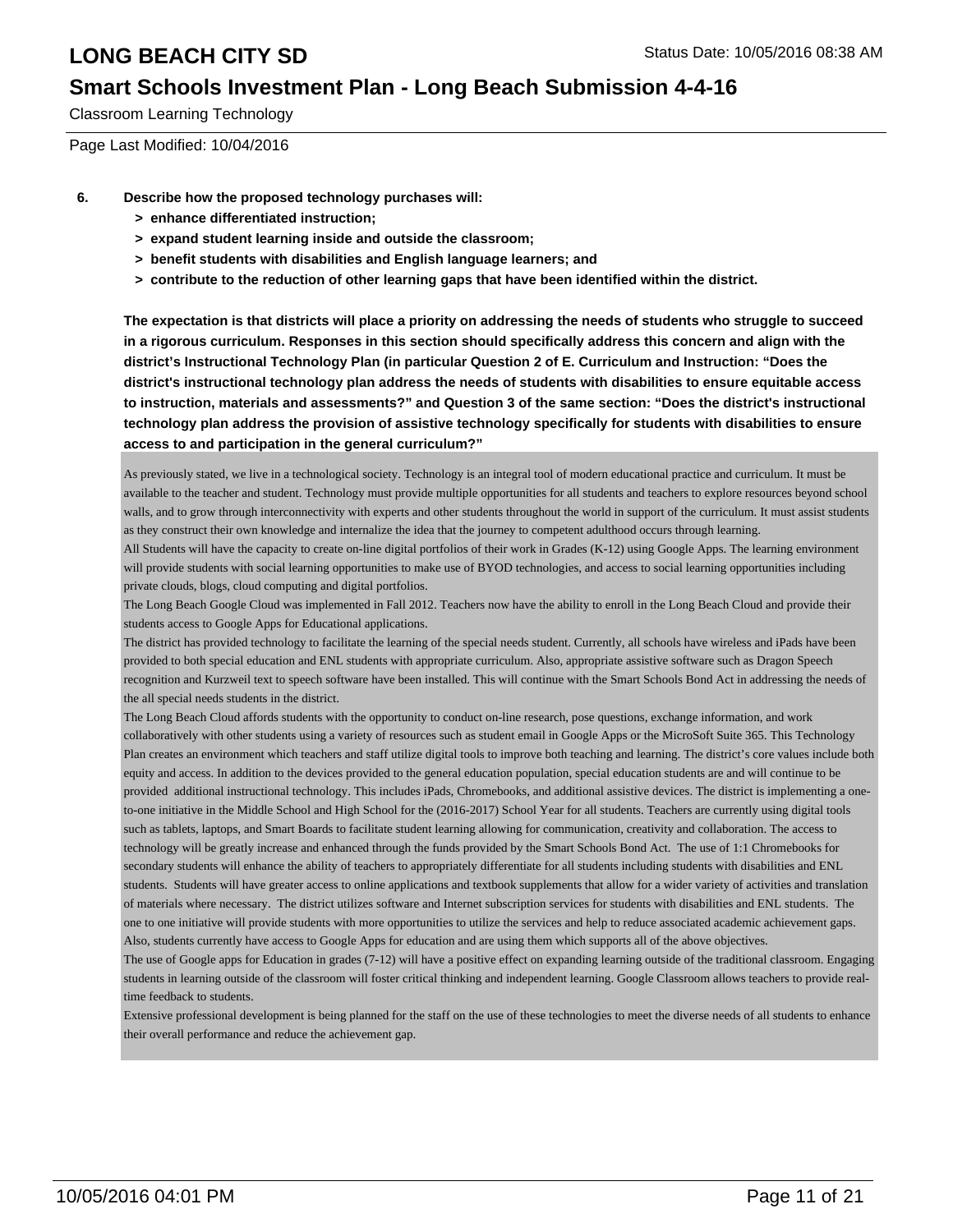#### **Smart Schools Investment Plan - Long Beach Submission 4-4-16**

Classroom Learning Technology

Page Last Modified: 10/04/2016

**7. Where appropriate, describe how the proposed technology purchases will enhance ongoing communication with parents and other stakeholders and help the district facilitate technology-based regional partnerships, including distance learning and other efforts.**

Developing a comprehensive technology plan based on the educational goals of the school system ensures that the most appropriate technologies are effectively infused into our instructional and/or administrative programs. Thorough planning also ensures that all parties have equitable access and achieve the greatest benefit from routine use of educational technology. This comprehensive technology plan demonstrates clear targets for technology use. The plan includes desired goals for learners, creates visions for future directions, builds "buy-in" from stakeholders, and demonstrates to those who might provide funding that the district is committed to the plan and ready to act.

The Long Beach City Public School District is applying for the SMART SCHOOLS BOND ACT Funding. This is a three year technology plan which outlines how the district intends to utilize and integrate educational technology to enhance student learning.

The learning environment of the Long Beach Public Schools will support community partnerships, strengthen parent awareness, and communication and provide students with opportunities to participate in engaged and social learning experiences.

The learning environment will provide stakeholders with social learning opportunities including private clouds, blogs, cloud computing and digital portfolios using Google Apps. and Office 365.

**8. Describe the district's plan to provide professional development to ensure that administrators, teachers and staff can employ the technology purchased to enhance instruction successfully.**

**Note: This response should be aligned and expanded upon in accordance with your district's response to Question 1 of F. Professional Development of your Instructional Technology Plan: "Please provide a summary of professional development offered to teachers and staff, for the time period covered by this plan, to support technology to enhance teaching and learning. Please include topics, audience and method of delivery within your summary."**

Each year, teachers are asked to complete a professional development survey as part of the three-year professional development plan. Some questions specifically address professional development needs in the area of technology. The survey also includes open-ended questions where teachers can share their concerns and interests on any topic. The district regularly revises and improves upon the current procedures for the development and delivery of professional development. Through the Professional Development Committee, a collaborative group of teachers and administrators, the professional development needs are reviewed while plans are created to support appropriate learning activities.

Teachers are provided with professional development opportunities throughout the school year. On Superintendent Conference Days, technology related courses are part of the menu of options each teacher can attend. During the 2014-15 academic year, teachers were provided with a myriad of professional development workshops through the My Learning Plan Professional Development Management System.

 Teachers register to request approval to participate in professional development workshops via the district's professional development management system "My Learning Plan". Following completion of each professional development workshop and on Superintendent's Conference Day, teachers are asked to complete a survey for each workshop attended. Survey results are used to provide feedback and valuable information which is used by the district to revise professional development strategies as needed. This past Conference Day teachers were given an overview of Google Apps. An annual survey administered as part of the Professional Development Plan also provides opportunities for teachers to provide feedback.

The Long Beach School District will incorporate effective professional development strategies in support of all district technology initiatives and in accordance with the Smart Schools Investment Plan.

The professional development goals and strategies were identified during the (2014-2015) school year by the District Technology Committee.

During the (2015-2016) school year, this strategy is being reviewed and translated into specific activities in support of professional development and the Smart School Investment Plan associated with the mobile technology initiatives as well as the implementation of new student management system (School tool).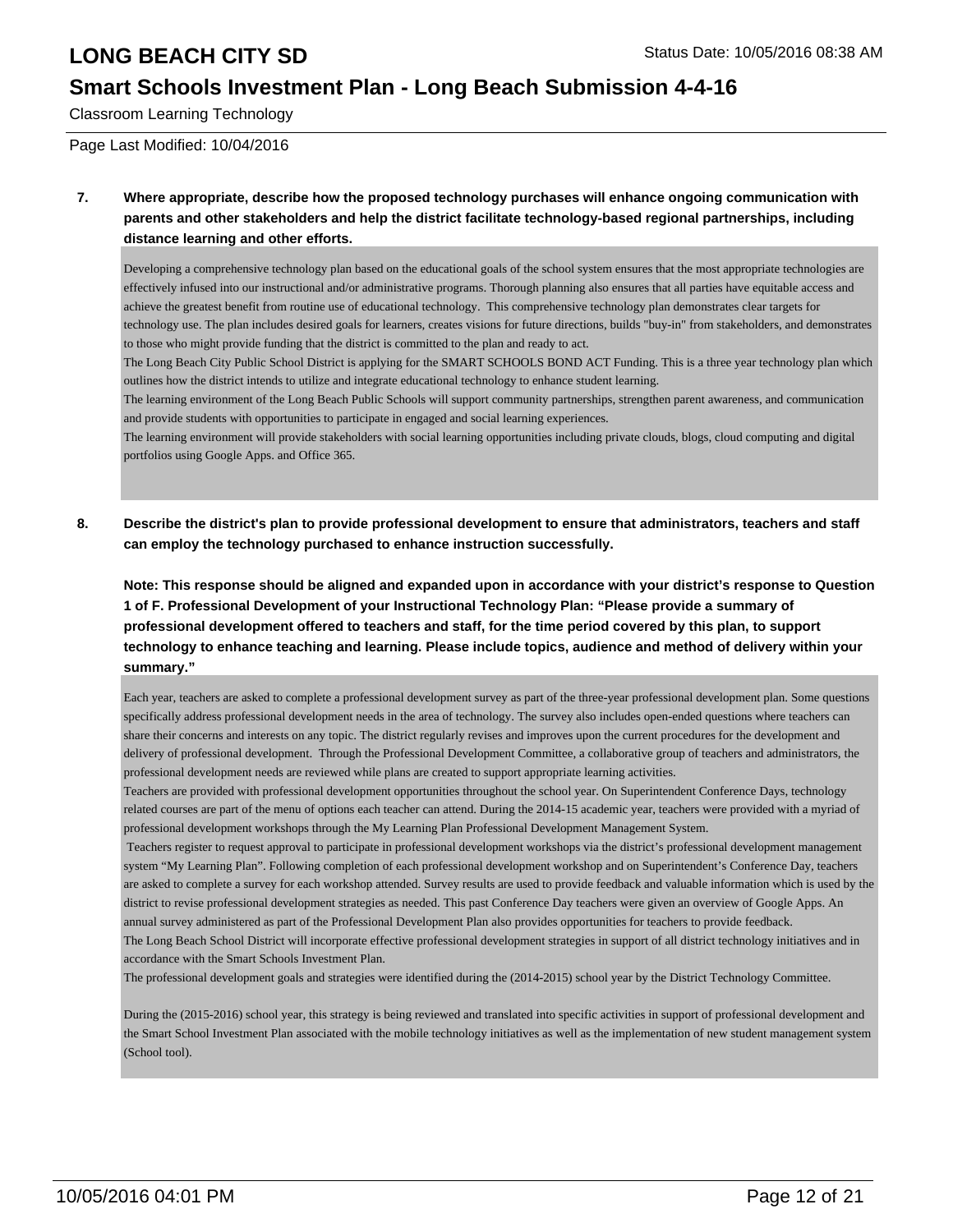### **Smart Schools Investment Plan - Long Beach Submission 4-4-16**

Classroom Learning Technology

Page Last Modified: 10/04/2016

**9. Districts must contact the SUNY/CUNY teacher preparation program that supplies the largest number of the district's new teachers to request advice on innovative uses and best practices at the intersection of pedagogy and educational technology.**

By checking this box, you certify that you have contacted the SUNY/CUNY teacher preparation program that supplies the largest number of your new teachers to request advice on these issues.

**9a. Please enter the name of the SUNY or CUNY Institution that you contacted.**

SUNY Stonybrook

**9b. Enter the primary Institution phone number.**

631-632-1472

**9c. Enter the name of the contact person with whom you consulted and/or will be collaborating with on innovative uses of technology and best practices.**

Todd Pitinsky, Ph.D.

**10. A district whose Smart Schools Investment Plan proposes the purchase of technology devices and other hardware must account for nonpublic schools in the district.**

**Are there nonpublic schools within your school district?**

Yes

 $\square$  No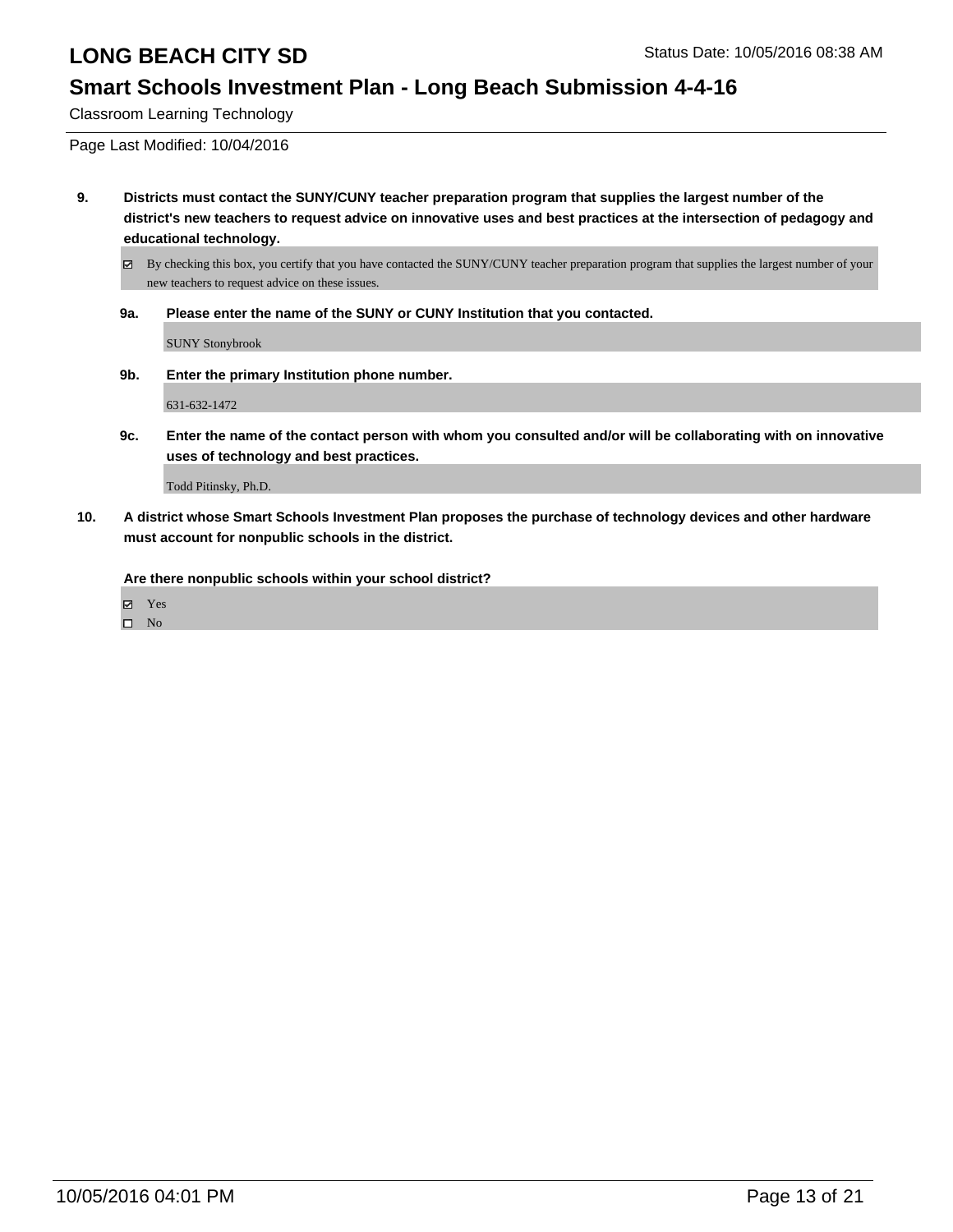### **Smart Schools Investment Plan - Long Beach Submission 4-4-16**

Classroom Learning Technology

Page Last Modified: 10/04/2016

**10a. Describe your plan to loan purchased hardware to nonpublic schools within your district. The plan should use your district's nonpublic per-student loan amount calculated below, within the framework of the guidance. Please enter the date by which nonpublic schools must request classroom technology items. Also, specify in your response the devices that the nonpublic schools have requested, as well as in the in the Budget and the Expenditure Table at the end of the page.**

The classroom technology that is loaned to the non-public schools through the Smart Schools Investment Plan will be the 14' HP Chromebooks for the secondary 1:1 initiative. At the elementary level the tablets utilizing the Google Apps for Education Platform will be available for loans. The nonpublic schools in the district have requested participation in the plan and the technology that the district will be implementing. Implementation of the Nonpublic School Loan Language of the Smart Schools Bond Act Upon request, school districts must loan, at no charge, technology obtained as part of the Smart Schools Bond Act to children attending nonpublic schools located within their district boundaries. No school district may be required by the Smart Schools Bond Act to loan technology in amounts greater than that obtained under the Smart Schools Bond Act. (Pre-existing requirements to loan instructional materials, including hardware, remain in effect.) No school district may loan Smart Schools Bond Act classroom technology in an aggregate amount greater than two hundred and fifty dollars (\$250) multiplied by the nonpublic school enrollment in the base year at the time of enactment (e.g., 2014-15 enrollment).

As described in the Smart Schools Bond Act, school district authorities shall develop regulations specifying the date by which requests for the purchase and loan of Smart Schools Bond Act classroom technology must be received by the district. For the 2015-16 school year and thereafter, such date shall not be earlier than the first day of June of the school year prior to that for which such Smart Schools Bond Act classroom technology is being requested. A parent or guardian of a child not attending a particular nonpublic school prior to January first or June first of the school year, as applicable, may submit a written request for Smart Schools classroom technology within thirty days after such child is enrolled in such nonpublic school. A request made later than the times otherwise provided shall not be denied where a reasonable explanation is given for the delay in making the request.

Long Beach will purchase hardware in an amount equivalent to \$250 per student to the non-public schools in each year of the Smart Schools Bond Act Investment Plan. The district will inventory and loan the technology to the schools and collect them for inventory purposes once per year. In adherence to the Smart Schools Bond Act, the non-public schools in the Long Beach School District should submit all requests for the loan of the technology purchased through the Smart Schools Bond to the Assistant Superintendent for Curriculum and Instruction by June 15 of the prior school year. The principal of the non-public school must include the following within the request:

- 1. Grade level and number of students per grade level
- 2. Plan for utilizing the classroom technology
- 3. Signed agreement for return of equipment
- **10b. A final Smart Schools Investment Plan cannot be approved until school authorities have adopted regulations specifying the date by which requests from nonpublic schools for the purchase and loan of Smart Schools Bond Act classroom technology must be received by the district.**

 $\boxtimes$  By checking this box, you certify that you have such a plan and associated regulations in place that have been made public.

#### **11. Nonpublic Classroom Technology Loan Calculator**

**The Smart Schools Bond Act provides that any Classroom Learning Technology purchases made using Smart Schools funds shall be lent, upon request, to nonpublic schools in the district. However, no school district shall be required to loan technology in amounts greater than the total obtained and spent on technology pursuant to the Smart Schools Bond Act and the value of such loan may not exceed the total of \$250 multiplied by the nonpublic school enrollment in the base year at the time of enactment. See:**

**http://www.p12.nysed.gov/mgtserv/smart\_schools/docs/Smart\_Schools\_Bond\_Act\_Guidance\_04.27.15\_Final.pdf.**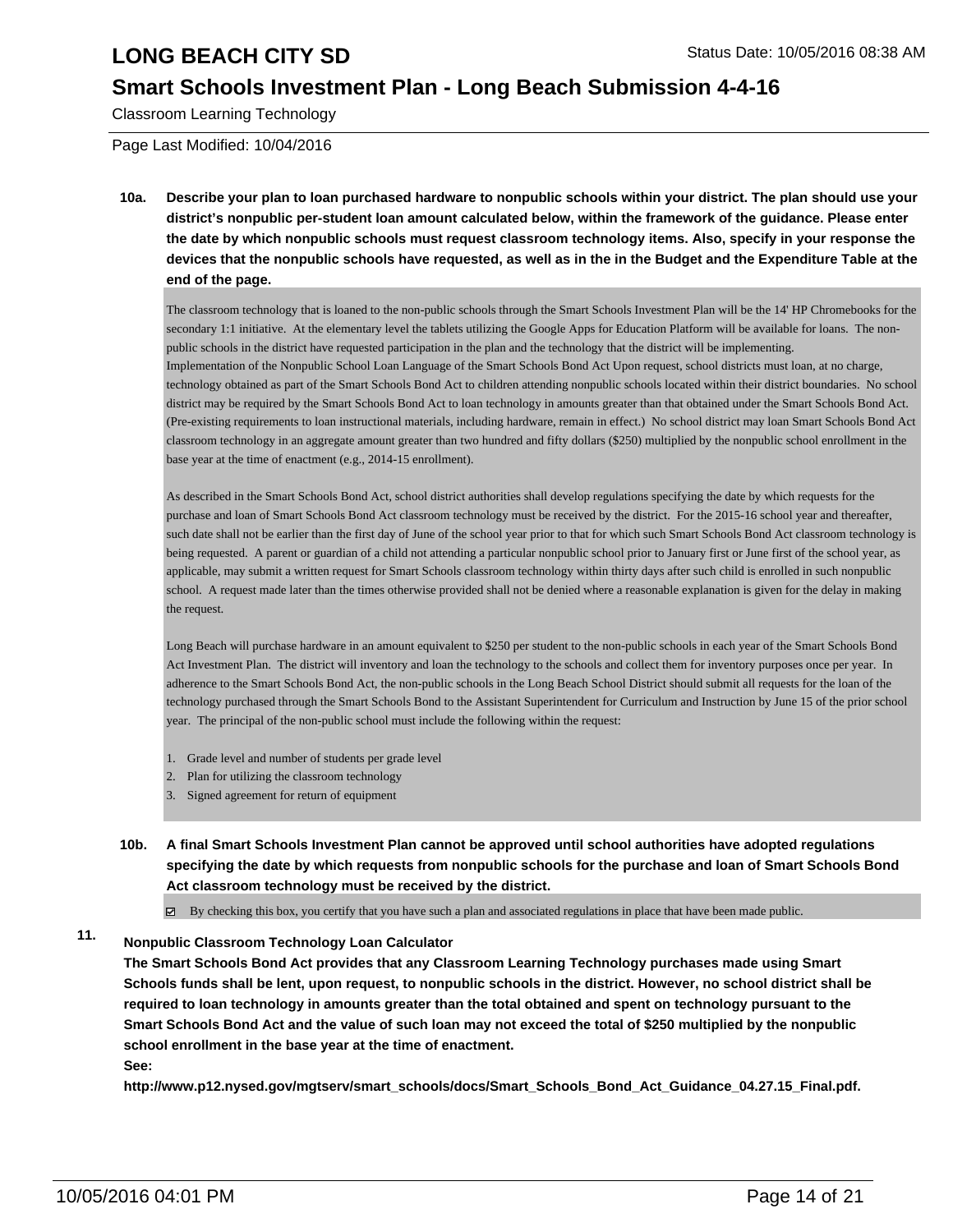### **Smart Schools Investment Plan - Long Beach Submission 4-4-16**

Classroom Learning Technology

Page Last Modified: 10/04/2016

|                                     | 1. Classroom<br>Technology<br>Sub-allocation | 2. Public<br>l Enrollment<br>$(2014 - 15)$ | 3. Nonpublic<br><b>Enrollment</b><br>(2014-15) | 4. Sum of<br>l Public and<br>Nonpublic<br><b>Enrollment</b> | 15. Total Per<br>Pupil Sub-<br>Iallocation | 6. Total<br>Nonpublic Loan<br>Amount |
|-------------------------------------|----------------------------------------------|--------------------------------------------|------------------------------------------------|-------------------------------------------------------------|--------------------------------------------|--------------------------------------|
| Calculated Nonpublic Loan<br>Amount | 1.747.097                                    | 3.885                                      | 1.511                                          | 5.396                                                       | 250                                        | 377,750                              |

**12. To ensure the sustainability of technology purchases made with Smart Schools funds, districts must demonstrate a long-term plan to maintain and replace technology purchases supported by Smart Schools Bond Act funds. This sustainability plan shall demonstrate a district's capacity to support recurring costs of use that are ineligible for Smart Schools Bond Act funding such as device maintenance, technical support, Internet and wireless fees, maintenance of hotspots, staff professional development, building maintenance and the replacement of incidental items. Further, such a sustainability plan shall include a long-term plan for the replacement of purchased devices and equipment at the end of their useful life with other funding sources.**

By checking this box, you certify that the district has a sustainability plan as described above.

**13. Districts must ensure that devices purchased with Smart Schools Bond funds will be distributed, prepared for use, maintained and supported appropriately. Districts must maintain detailed device inventories in accordance with generally accepted accounting principles.**

By checking this box, you certify that the district has a distribution and inventory management plan and system in place.

**14. If you are submitting an allocation for Classroom Learning Technology complete this table. Note that the calculated Total at the bottom of the table must equal the Total allocation for this category that you entered in the SSIP Overview overall budget.**

|                         | Sub-Allocation |
|-------------------------|----------------|
| Interactive Whiteboards | 250,920        |
| Computer Servers        | 107,557        |
| Desktop Computers       | 167,000        |
| Laptop Computers        | 1,155,150      |
| <b>Tablet Computers</b> | (No Response)  |
| Other Costs             | 66,470         |
| Totals:                 | 1,747,097      |

**15. Please detail the type, quantity, per unit cost and total cost of the eligible items under each sub-category. This is especially important for any expenditures listed under the "Other" category. All expenditures must be capital-bond eligible to be reimbursed through the SSBA. If you have any questions, please contact us directly through smartschools@nysed.gov.**

**Please specify in the "Item to be Purchased" field which specific expenditures and items are planned to meet the district's nonpublic loan requirement, if applicable.**

**NOTE: Wireless Access Points that will be loaned/purchased for nonpublic schools should ONLY be included in this category, not under School Connectivity, where public school districts would list them. Add rows under each sub-category for additional items, as needed.**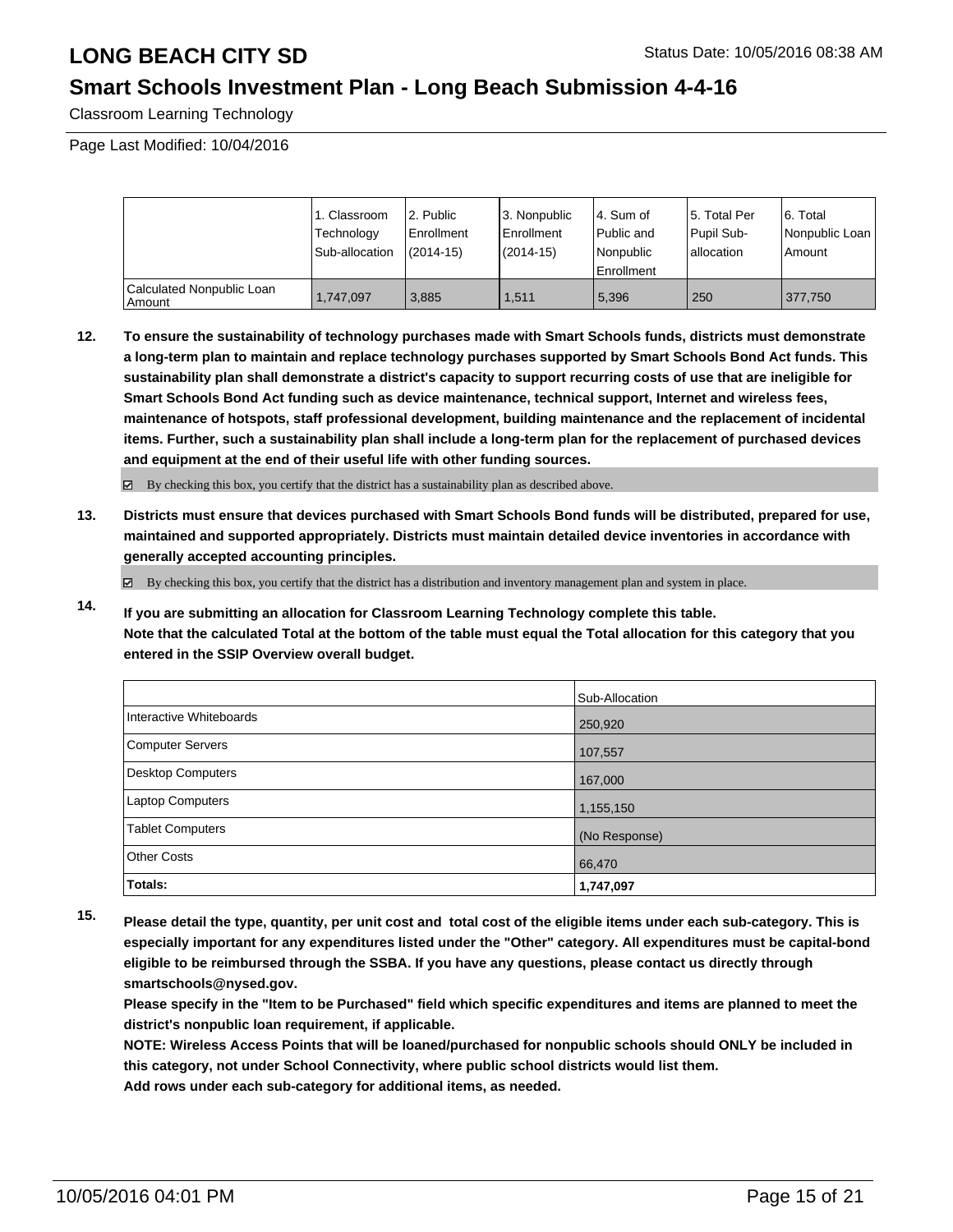# **Smart Schools Investment Plan - Long Beach Submission 4-4-16**

Classroom Learning Technology

Page Last Modified: 10/04/2016

| Select the allowable expenditure | Item to be Purchased                        | Quantity       | Cost per Item | <b>Total Cost</b> |
|----------------------------------|---------------------------------------------|----------------|---------------|-------------------|
| type.                            |                                             |                |               |                   |
| Repeat to add another item under |                                             |                |               |                   |
| each type.                       |                                             |                |               |                   |
| Interactive Whiteboards          | 1) Sharp Interactive Boards (Sharp          | 85             | 2,952         | 250,920           |
|                                  | Aquos 70' Board Model (#PN-C703B)           |                |               |                   |
| <b>Computer Servers</b>          | 2) 4 Virtualized Servers (Dell Model #      | 4              | 11,917        | 47,669            |
|                                  | Poweredge R630 (210-ACXS)                   |                |               |                   |
| <b>Computer Servers</b>          | 2 SANS Dell Equalogic PS6210X               | $\overline{2}$ | 29,944        | 59,888            |
|                                  | 1.2TB 10K SAS Drives \$ 29,890.14           |                |               |                   |
|                                  | per Unit Total 2 SANS (\$59.780.28)         |                |               |                   |
| <b>Laptop Computers</b>          | 4) Chromebooks HP Chromebook 14             | 2600           | 299           | 777,400           |
| <b>Desktop Computers</b>         | Desktop Computers (HP Elite 800 G1          | 334            | 500           | 167,000           |
|                                  | Small Form Factor) (C8N26AV)                |                |               |                   |
| <b>Laptop Computers</b>          | Chromebooks for Non-Public Schools          | 1263           | 299           | 377,750           |
| <b>Other Costs</b>               | Sharp Board Roll Cart Floor Stands          | 85             | 621           | 52,785            |
| <b>Other Costs</b>               | Sharp Board Wall Mounts and<br>Installation | 85             | 161           | 13,685            |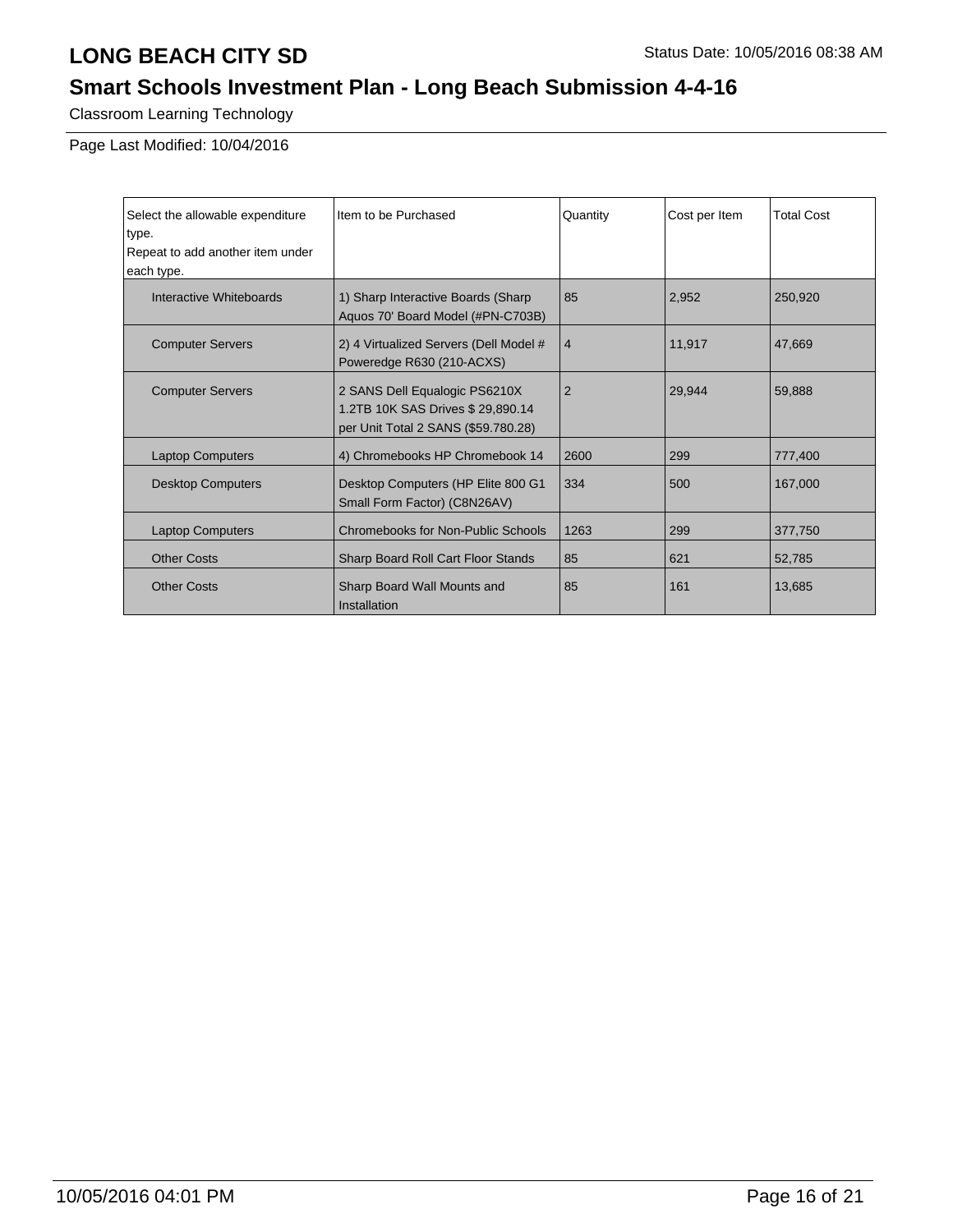### **Smart Schools Investment Plan - Long Beach Submission 4-4-16**

Pre-Kindergarten Classrooms

Page Last Modified: 10/04/2016

**1. Provide information regarding how and where the district is currently serving pre-kindergarten students and justify the need for additional space with enrollment projections over 3 years.**

(No Response)

- **2. Describe the district's plan to construct, enhance or modernize education facilities to accommodate prekindergarten programs. Such plans must include:**
	- **Specific descriptions of what the district intends to do to each space;**
	- **An affirmation that pre-kindergarten classrooms will contain a minimum of 900 square feet per classroom;**
	- **The number of classrooms involved;**
	- **The approximate construction costs per classroom; and**
	- **Confirmation that the space is district-owned or has a long-term lease that exceeds the probable useful life of the improvements.**

(No Response)

**3. Smart Schools Bond Act funds may only be used for capital construction costs. Describe the type and amount of additional funds that will be required to support ineligible ongoing costs (e.g. instruction, supplies) associated with any additional pre-kindergarten classrooms that the district plans to add.**

(No Response)

**4. All plans and specifications for the erection, repair, enlargement or remodeling of school buildings in any public school district in the State must be reviewed and approved by the Commissioner. Districts that plan capital projects using their Smart Schools Bond Act funds will undergo a Preliminary Review Process by the Office of Facilities Planning.**

**Please indicate on a separate row each project number given to you by the Office of Facilities Planning.**

| Project Number |  |
|----------------|--|
| (No Response)  |  |

**5. If you have made an allocation for Pre-Kindergarten Classrooms, complete this table.**

**Note that the calculated Total at the bottom of the table must equal the Total allocation for this category that you entered in the SSIP Overview overall budget.**

|                                          | Sub-Allocation |
|------------------------------------------|----------------|
| Construct Pre-K Classrooms               | (No Response)  |
| Enhance/Modernize Educational Facilities | (No Response)  |
| Other Costs                              | (No Response)  |
| Totals:                                  |                |

**6. Please detail the type, quantity, per unit cost and total cost of the eligible items under each sub-category. This is especially important for any expenditures listed under the "Other" category. All expenditures must be capital-bond eligible to be reimbursed through the SSBA. If you have any questions, please contact us directly through smartschools@nysed.gov.**

**Add rows under each sub-category for additional items, as needed.**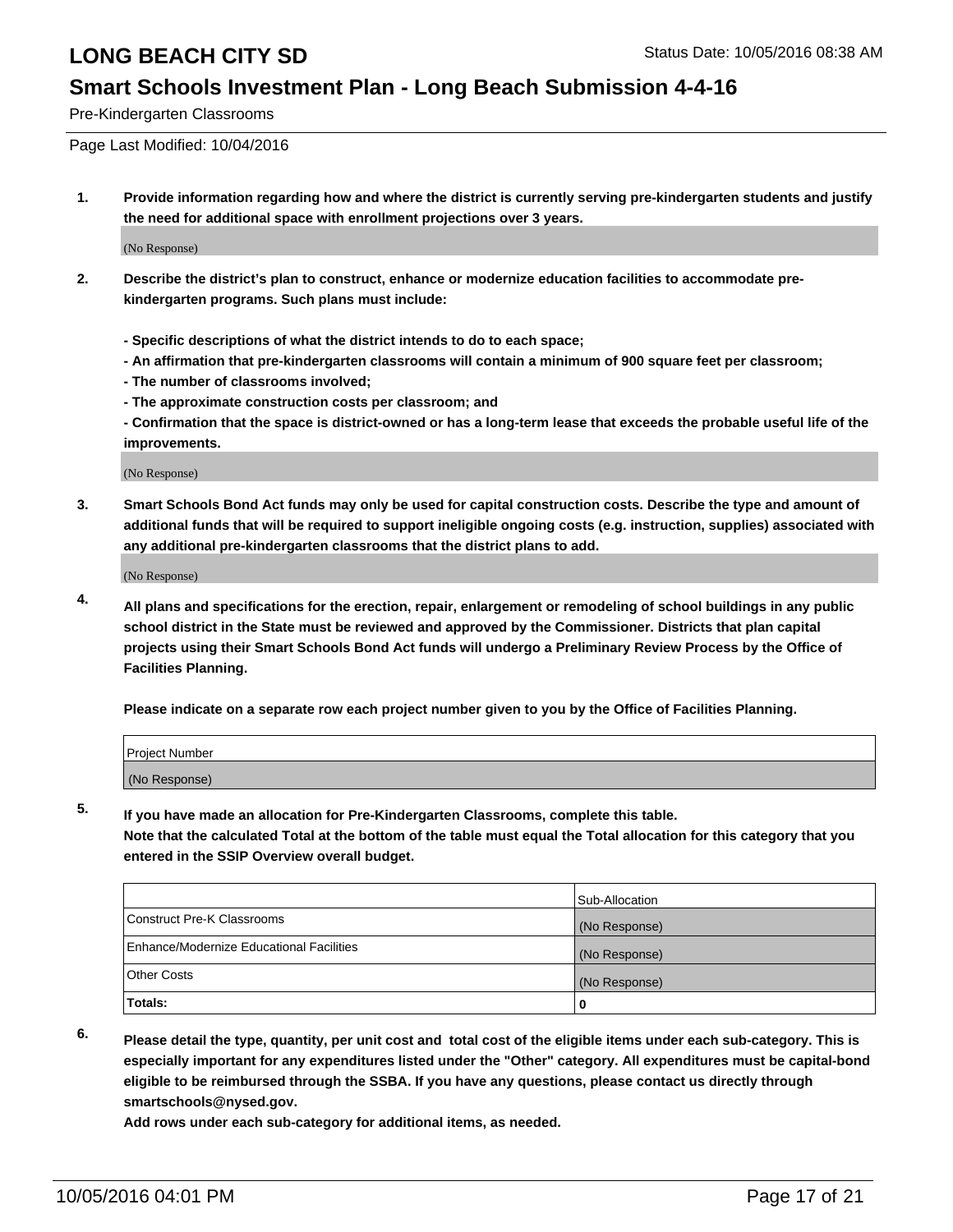# **Smart Schools Investment Plan - Long Beach Submission 4-4-16**

Pre-Kindergarten Classrooms

Page Last Modified: 10/04/2016

| Select the allowable expenditure | litem to be purchased | Quantity      | Cost per Item | <b>Total Cost</b> |
|----------------------------------|-----------------------|---------------|---------------|-------------------|
| type.                            |                       |               |               |                   |
| Repeat to add another item under |                       |               |               |                   |
| each type.                       |                       |               |               |                   |
| (No Response)                    | (No Response)         | (No Response) | (No Response) | (No Response)     |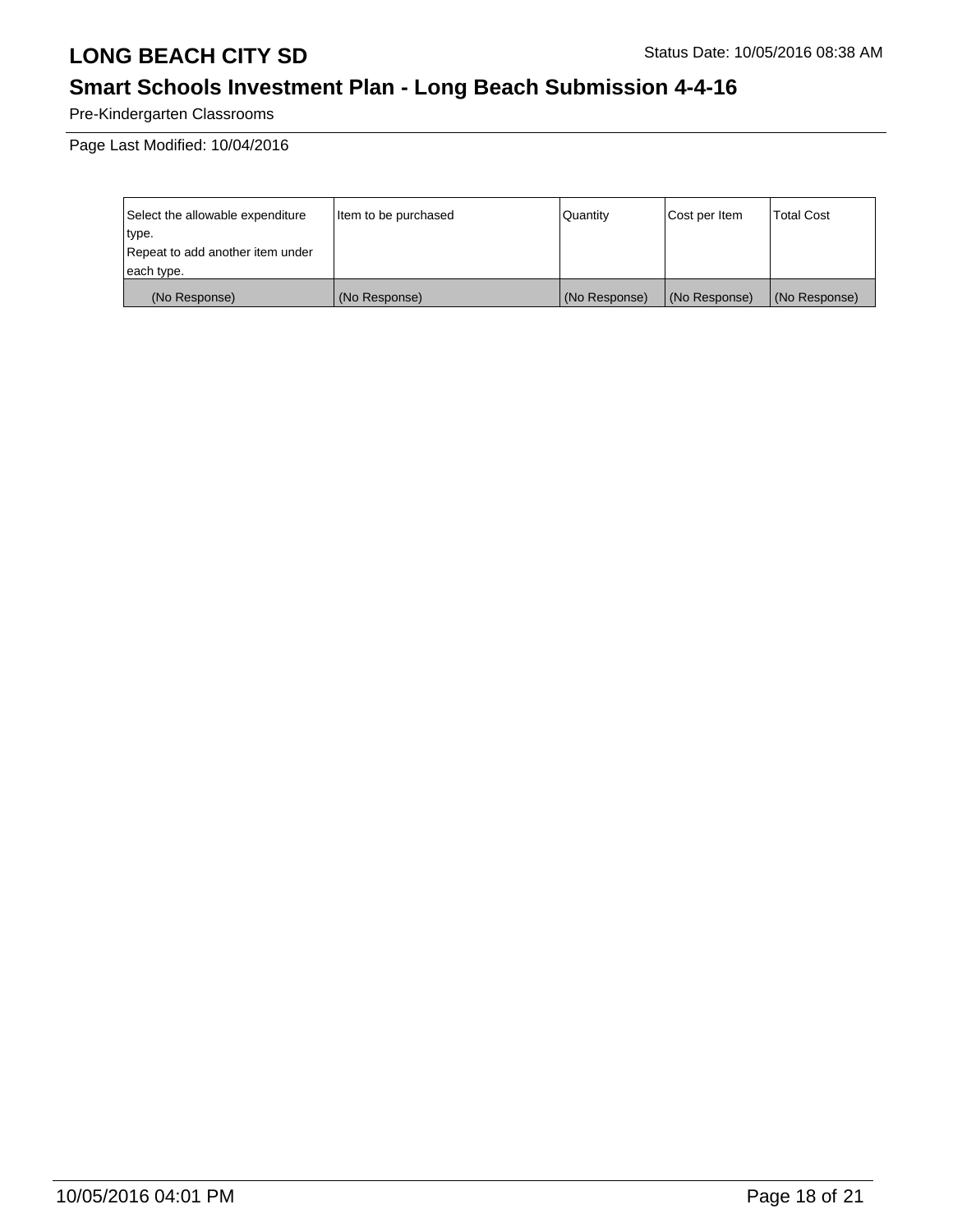### **Smart Schools Investment Plan - Long Beach Submission 4-4-16**

Replace Transportable Classrooms

Page Last Modified: 10/04/2016

**1. Describe the district's plan to construct, enhance or modernize education facilities to provide high-quality instructional space by replacing transportable classrooms.**

(No Response)

**2. All plans and specifications for the erection, repair, enlargement or remodeling of school buildings in any public school district in the State must be reviewed and approved by the Commissioner. Districts that plan capital projects using their Smart Schools Bond Act funds will undergo a Preliminary Review Process by the Office of Facilities Planning.**

**Please indicate on a separate row each project number given to you by the Office of Facilities Planning.**

| Project Number |  |
|----------------|--|
| (No Response)  |  |

**3. For large projects that seek to blend Smart Schools Bond Act dollars with other funds, please note that Smart Schools Bond Act funds can be allocated on a pro rata basis depending on the number of new classrooms built that directly replace transportable classroom units.**

**If a district seeks to blend Smart Schools Bond Act dollars with other funds describe below what other funds are being used and what portion of the money will be Smart Schools Bond Act funds.**

(No Response)

**4. If you have made an allocation for Replace Transportable Classrooms, complete this table. Note that the calculated Total at the bottom of the table must equal the Total allocation for this category that you entered in the SSIP Overview overall budget.**

|                                                | Sub-Allocation |
|------------------------------------------------|----------------|
| Construct New Instructional Space              | (No Response)  |
| Enhance/Modernize Existing Instructional Space | (No Response)  |
| Other Costs                                    | (No Response)  |
| Totals:                                        | 0              |

**5. Please detail the type, quantity, per unit cost and total cost of the eligible items under each sub-category. This is especially important for any expenditures listed under the "Other" category. All expenditures must be capital-bond eligible to be reimbursed through the SSBA. If you have any questions, please contact us directly through smartschools@nysed.gov.**

**Add rows under each sub-category for additional items, as needed.**

| Select the allowable expenditure | Item to be purchased | Quantity      | Cost per Item | Total Cost    |
|----------------------------------|----------------------|---------------|---------------|---------------|
| type.                            |                      |               |               |               |
| Repeat to add another item under |                      |               |               |               |
| each type.                       |                      |               |               |               |
| (No Response)                    | (No Response)        | (No Response) | (No Response) | (No Response) |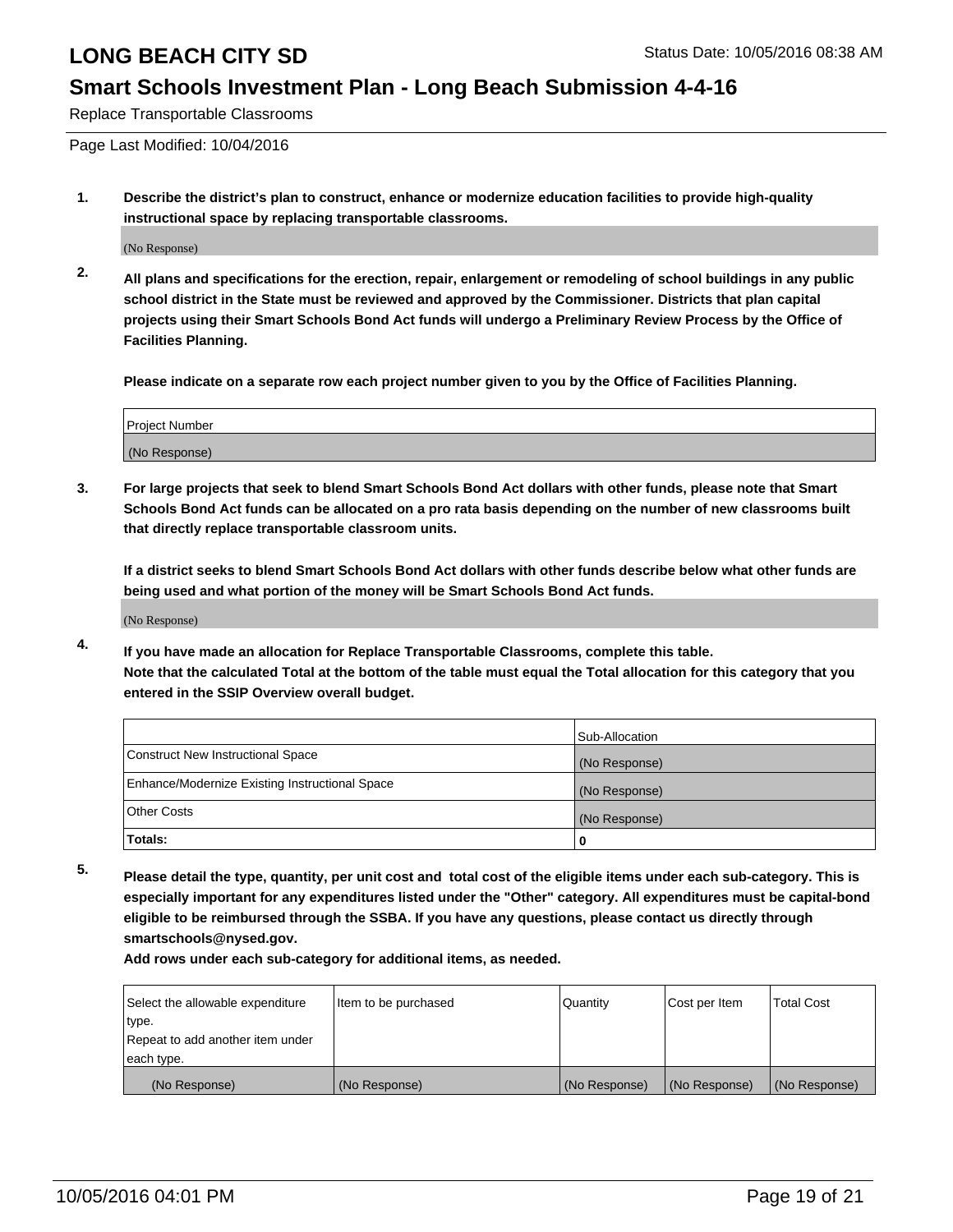#### **Smart Schools Investment Plan - Long Beach Submission 4-4-16**

High-Tech Security Features

Page Last Modified: 09/30/2016

**1. Describe how you intend to use Smart Schools Bond Act funds to install high-tech security features in school buildings and on school campuses.**

(No Response)

**2. All plans and specifications for the erection, repair, enlargement or remodeling of school buildings in any public school district in the State must be reviewed and approved by the Commissioner. Districts that plan capital projects using their Smart Schools Bond Act funds will undergo a Preliminary Review Process by the Office of Facilities Planning.** 

**Please indicate on a separate row each project number given to you by the Office of Facilities Planning.**

| Project Number |  |
|----------------|--|
| (No Response)  |  |

- **3. Was your project deemed eligible for streamlined Review?**
	- Yes
	- $\hfill \square$  No
	- **3a. Districts with streamlined projects must certify that they have reviewed all installations with their licensed architect or engineer of record, and provide that person's name and license number. The licensed professional must review the products and proposed method of installation prior to implementation and review the work during and after completion in order to affirm that the work was code-compliant, if requested.**

By checking this box, you certify that the district has reviewed all installations with a licensed architect or engineer of record.

**4. Include the name and license number of the architect or engineer of record.**

| <b>Name</b>   | License Number |
|---------------|----------------|
| (No Response) | (No Response)  |

**5. If you have made an allocation for High-Tech Security Features, complete this table.**

**Note that the calculated Total at the bottom of the table must equal the Total allocation for this category that you entered in the SSIP Overview overall budget.**

|                                                      | Sub-Allocation |
|------------------------------------------------------|----------------|
| Capital-Intensive Security Project (Standard Review) | (No Response)  |
| <b>Electronic Security System</b>                    | (No Response)  |
| <b>Entry Control System</b>                          | (No Response)  |
| Approved Door Hardening Project                      | (No Response)  |
| <b>Other Costs</b>                                   | (No Response)  |
| Totals:                                              | 0              |

**6. Please detail the type, quantity, per unit cost and total cost of the eligible items under each sub-category. This is especially important for any expenditures listed under the "Other" category. All expenditures must be capital-bond eligible to be reimbursed through the SSBA. If you have any questions, please contact us directly through smartschools@nysed.gov.**

**Add rows under each sub-category for additional items, as needed.**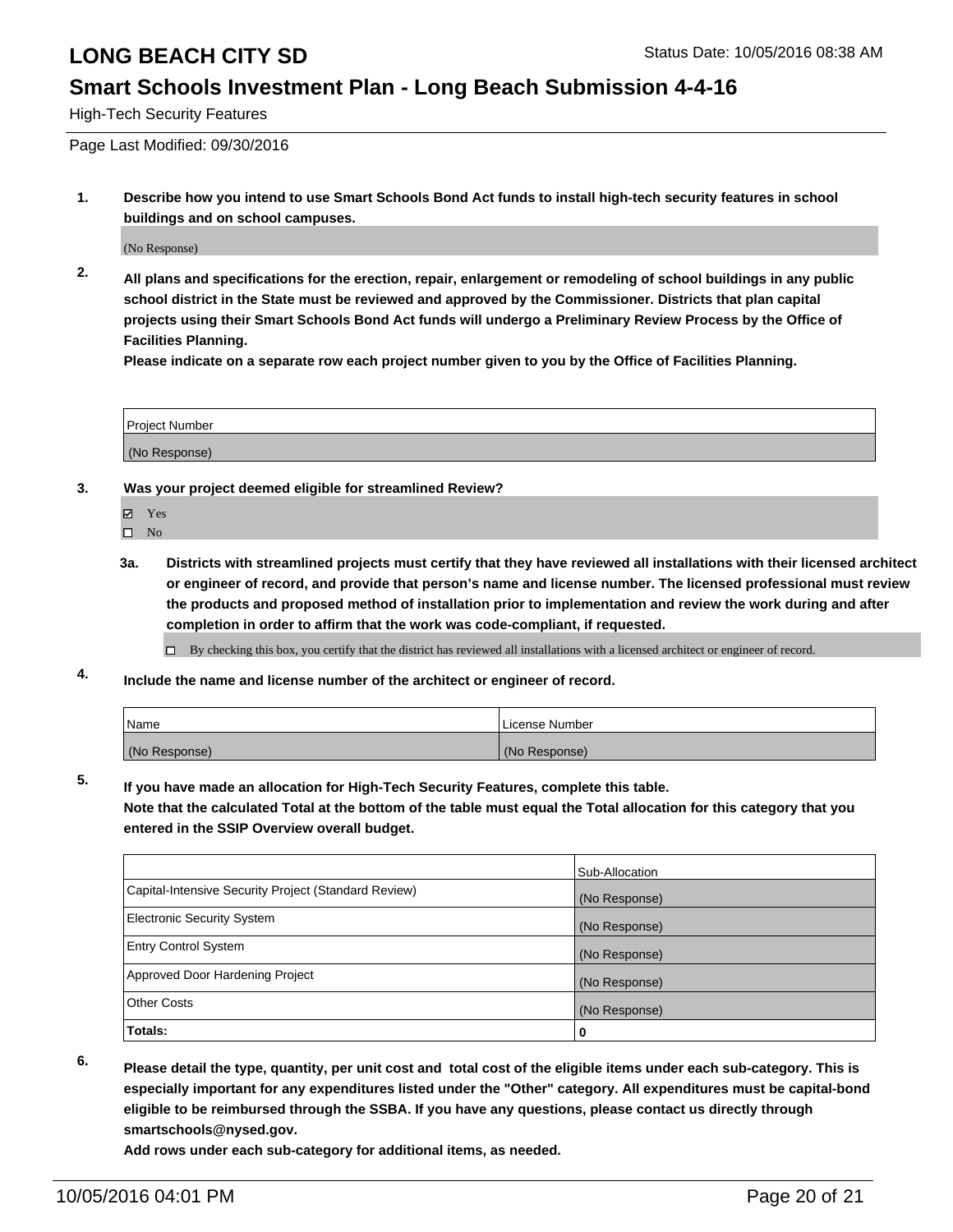# **Smart Schools Investment Plan - Long Beach Submission 4-4-16**

High-Tech Security Features

Page Last Modified: 09/30/2016

| Select the allowable expenditure | Item to be purchased | Quantity      | Cost per Item | Total Cost    |
|----------------------------------|----------------------|---------------|---------------|---------------|
| type.                            |                      |               |               |               |
| Repeat to add another item under |                      |               |               |               |
| each type.                       |                      |               |               |               |
| (No Response)                    | (No Response)        | (No Response) | (No Response) | (No Response) |